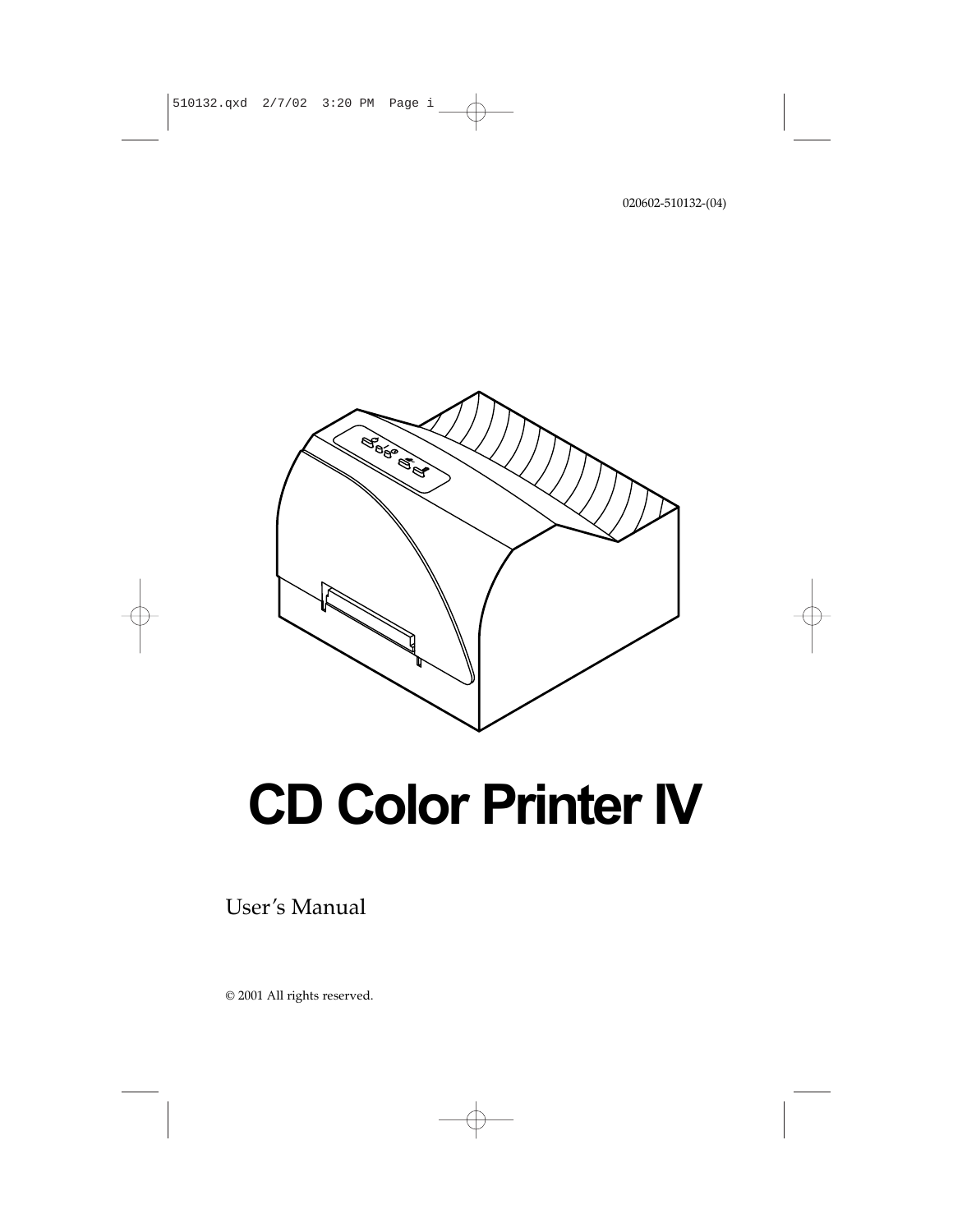Notices: The information in this document is subject to change without notice. NO WARRANTY OF ANY KIND IS MADE WITH REGARD TO THIS MATERIAL, INCLUDING, BUT NOT LIMITED TO, THE IMPLIED WARRANTIES OF MERCHANTABILITY AND FITNESS FOR A PARTICULAR PURPOSE. No liability is assumed for errors contained herein or for incidental or consequential damages in connection with the furnishing, performance, or use of this material. This document contains proprietary information which is protected by copyright. All rights are reserved. No part of this document may be photocopied, reproduced, or translated into another language without prior written consent.

**Trademark Acknowledgments:** IBM is a registered trademark of International Business Machines Corporation. Windows is a trademark of Microsoft Corporation. All other trademarks are the property of their respective owners. CandelaColor® Charged by Pictographics is a registered trademark of Pictographics International Corporation.

#### Printing History

Edition 1.4, #020602, © Copyright 2001, All rights reserved.

**FCC Compliance Statement:** This device complies with part 15 of the FCC rules. Operation is subject to the following two conditions: (1) this device may not cause harmful interference, and (2) this device must accept any interference received, including interference that may cause undesired operation.

For Users in the United States: This equipment has been tested and found to comply with the limits for a Class B digital device, pursuant to Part 15 of the FCC Rules. These limits are designed to provide reasonable protection against harmful interference in a residential installation. This equipment generates, uses, and can radiate radio frequency energy and, if not installed and used in accordance with the instructions, may cause harmful interference to radio communications. However, there is no guarantee that interference will not occur in a particular installation. If this equipment does cause harmful interference to radio or television reception, which can be determined by turning the equipment off and on, the user is encouraged to try to correct the interference by one or more of the following measures:

- Re-orient or relocate the receiving antenna.
- Increase the separation between the equipment and receiver.
- Connect the equipment into an outlet on a circuit different from that to which the receiver is connected.
- Consult the dealer or an experienced radio/TV technician for help.

Use of a shielded cable is required to comply with the Class B limits of Part 15 of the FCC Rules. You are cautioned that any changes or modifications not expressly approved in this manual could void your authority to operate and/or obtain warranty service for this equipment.

Within the U.S., this product is intended to be supplied by a UL Listed Direct Plug-in Power Unit marked Class 2 and rated 30 Vdc, 500 mA or 830 mA.

For Users in Canada: This digital apparatus does not exceed the Class B limits for radio noise for digital apparatus set out on the Radio Interference Regulations of the Canadian Department of Communications. Le present appareil numerique n'emet pas de bruits radioelectriques depassant les limites applicables aux appareils numeriques de la class B prescrites dans le Reglement sur le brouillage radioelectrique edicte par le ministere des Communications du Canada.

#### CAUTION!

TO PREVENT FIRE OR SHOCK HAZARD, DO NOT EXPOSE THE UNIT TO RAIN OR MOISTURE. TO REDUCE THE RISK OF ELECTRIC SHOCK, DO NOT REMOVE EXTERIOR PANELS. NO USER-SERVICEABLE PARTS INSIDE. REFER SERVICING TO QUALIFIED SERVICE PERSONNEL. OPERATE THE UNIT WITH ONLY THE PROPER ELECTRICAL SPECIFICATIONS AS LABELED ON THE PRINTER AND AC ADAPTER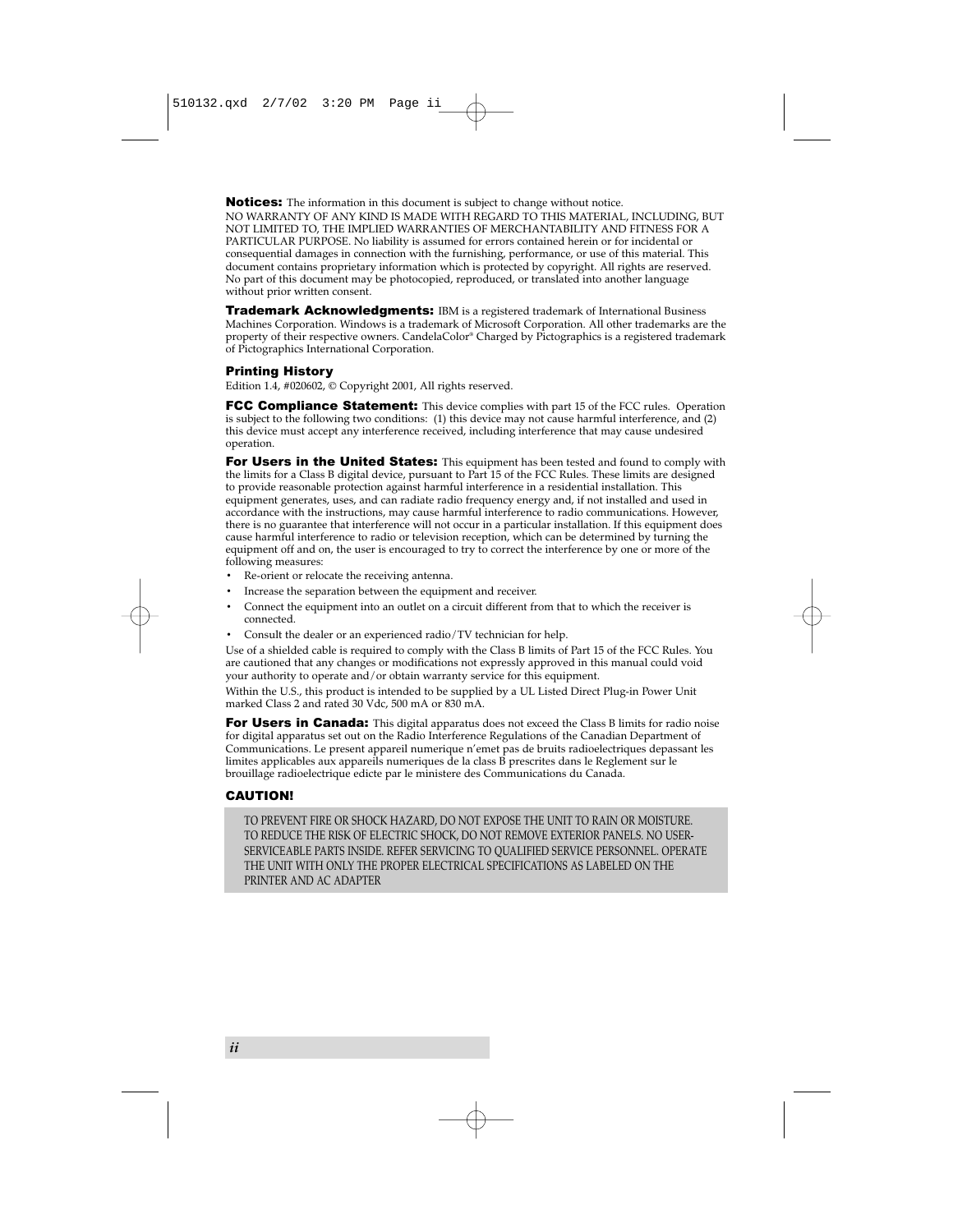## **Read Me First!**

Congratulations on the purchase of your new CD Color Printer. To begin printing with your new printer immediately, please refer to the following quick start instructions. For more complete information regarding all aspects of your printer's operation, please refer to the printer's main User's Manual.

## **HARDWARE SETUP**

- Unpackage your printer, and check that the following  $\mathbf{1}$ . items are included:
	- Power Adapter
	- Separate Power Cord (220-240V units only)
	- **Printer Software CD**
	- Color Ink Cartridge
	- Spare Ink Cartridge Holder
	- Cardboard CD Templates (5)  $\bullet$
	- Warranty Statement and Registration Card
	- Operator's Manual and Other Printed Information
- 2. Connect your printer's power.
- 3. Install the included color ink cartridge by pressing the **■** Ink Cartridge Button and inserting the cartridge copper-end first into the ink cartridge carrier. Then, push the top of the cartridge back until it snaps into place. When the cartridge is in place, press the  $\bullet$  Ink Cartridge Button again to reset the cartridge carrier.
- Press the  $\blacksquare$  CD Tray Button, and install one of the 4. cardboard CD templates into the CD Tray.
- Run a self test according to the instructions in Section 2-D 5. of the printer User's Manual. This will ensure that both the printer and the ink cartridge are functioning properly. This procedure should also be done whenever you install a new ink cartridge or if your printer has sat for a few days without printing. If some of the nozzles do not seem to be firing, perform a clean operation after the printer driver has been installed. Refer to the cleaning procedure explained within the Cartridge button description of section 3-D in the manual to clean the cartridge nozzles.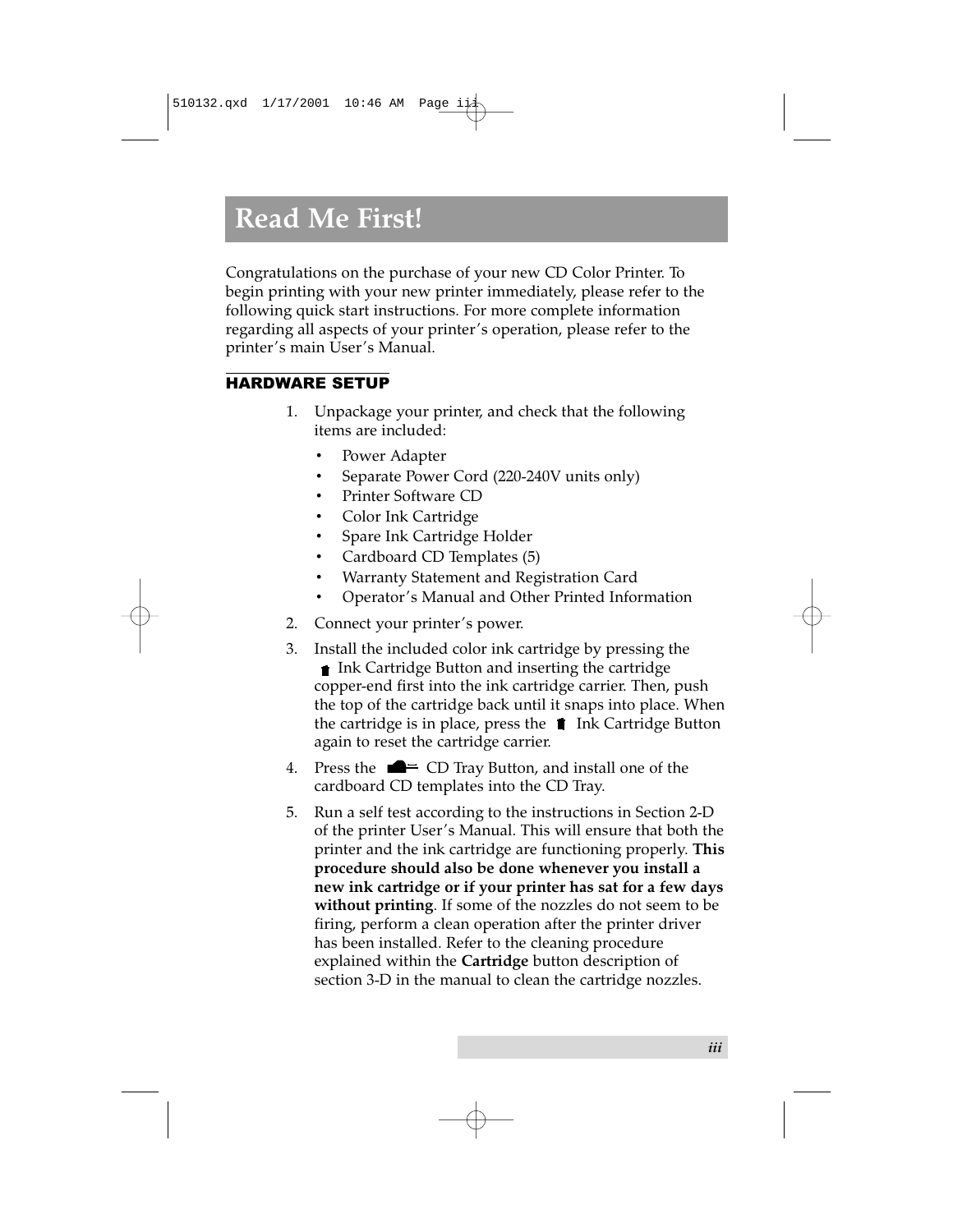**The self-test should look like this:**



6. Connect the printer to your computer using the proper interface cable. For best results, use a IEEE 1284-Compliant cable and do not connect to an  $A/B$  switch box. Also, note that the printer will print fastest if your computer's parallel port is set to ECP mode (most new computers are set to ECP). Your computer's manual will have information on changing the parallel port mode if you need to switch it to ECP.

## SOFTWARE INSTALLATION

Once you have set up your printer, you must then install all of the appropriate software required for printing. The included CD contains all of the necessary software. At a minimum, you must install the printer driver appropriate for your computer's specific operation system (Windows® 95/98/Me or Windows  $2000/XP$ ). Below is a description of the CD contents as well as installation instructions for each software component.

## **CD Contents:**

- CD Color Printer Driver IV for Windows 95/98/Me
- CD Color Printer Driver IV for Windows 2000/XP
- 32-Bit Print Spooler for Windows 95/98/Me (provides optimum print processing under Windows 95/98/Me)
- 2 Sample CD Designs (TIFF format)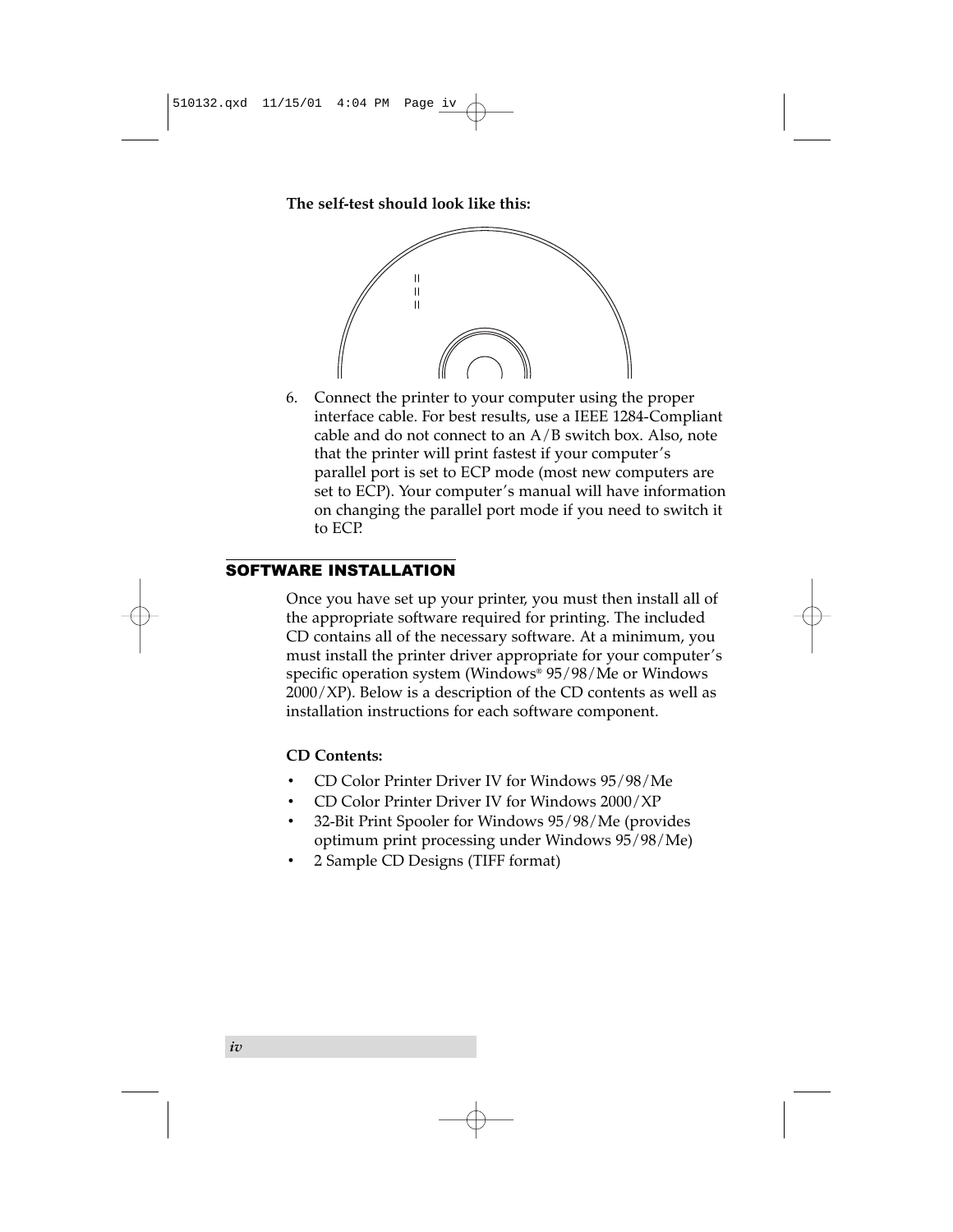## **Installation Instructions:**

Windows 95/98/Me or 2000/XP Printer Drivers:

- 1. Insert the included CD into your computer's CD-ROM drive.
- 2. Click on the **Start** button on the task bar, point to **Settings**, and select **Printers**.
- 3. Double-click on the **Add Printer** icon. This will launch the Add Printer Wizard. Click **Next**, then click **Next** again.
- 4. Click the **Have Disk** button.
- 5. Click **Browse**, select your CD-ROM drive.
- 6. For Windows 95/98/Me, open the **Win98-Me** folder, then select the **Driver** folder and select the file named **CDCOLOR4.INF**. For Windows 2000 or Windows XP, open the **Win2000-XP** folder and select the file named **OEMSETUP.INF**.

(*Example:* If you are installing the Windows 95/98/Me, and your CD-ROM drive is drive D:, then you would browse to: D:\Win98-Me\Driver. You would then select the file named **CDCLOR4.INF**). Follow the on-screen instructions to complete installation.

**32-Bit Print Spooler:** (MUST INSTALL if using Windows 95/98/Me only)

- 1. Insert the included CD into your computer's CD-ROM drive.
- 2. Close down all other software applications.
- 3. Click the **Start** button, point to **Settings**, and select **Control Panel**.
- 4. Double-click on the **Add/Remove Programs** icon, and select the **Install** button.
- 5. Click **Next**, the click on the **Browse** button.
- 6. Select your CD-ROM drive, open the folder named **Win98-Me**, then open the folder named **32-Bit Print Spooler**.
- 7. Double-click on the **Setup.exe** file then select the **Finish** button to complete installation.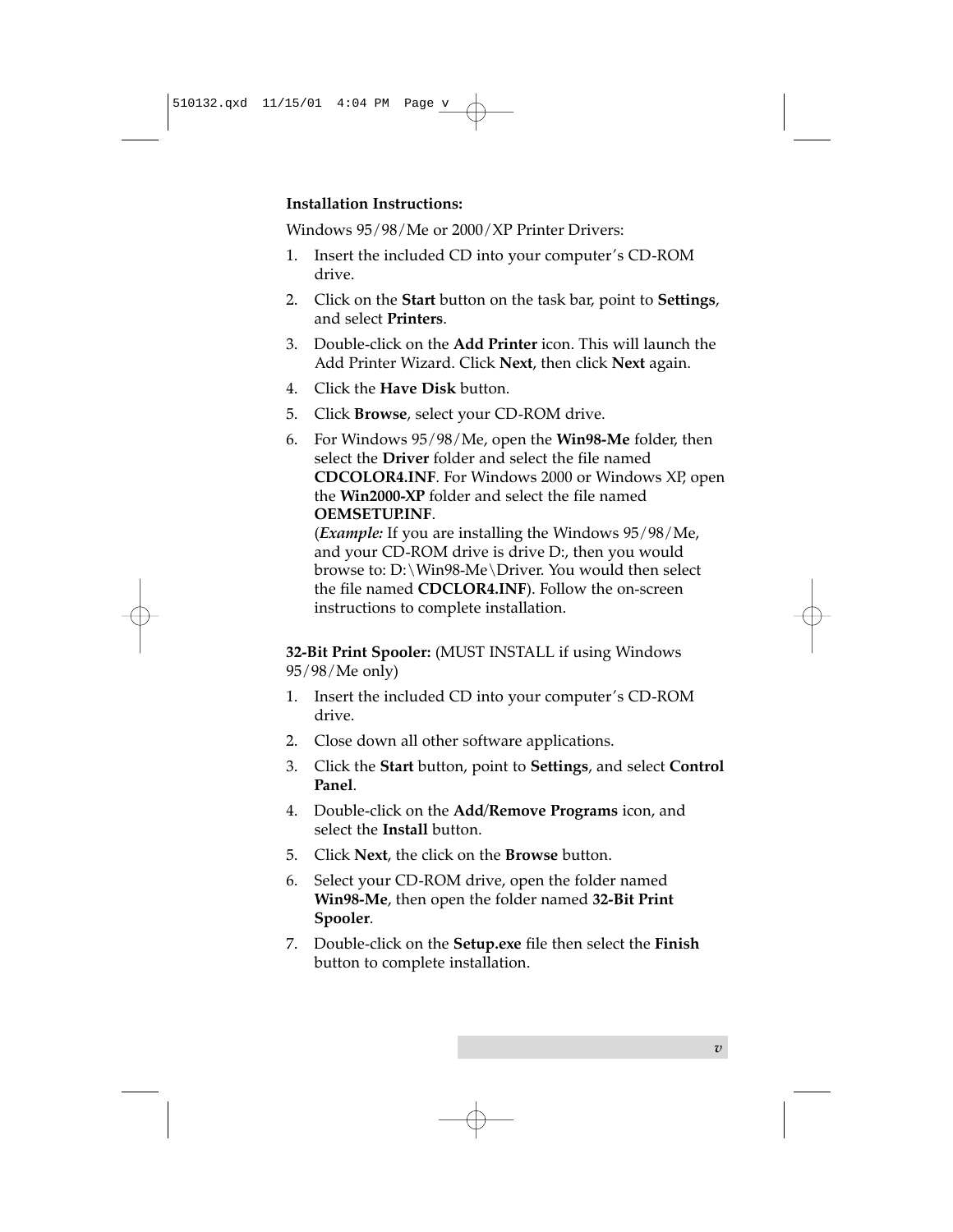## **Please Note**

The Spare Ink Cartridge Holder provides a convenient place to store an extra ink cartridge and also prevents an opened ink cartridge from drying out. To use this holder, simply set it next to the printer. The Spare Ink Cartridge Holder must always remain in an upright or vertical position. Insert an Ink Cartridge into the holder, copper-end first, until it snaps into place. To remove the Ink Cartridge, push back on the holder's securing tab and lift the Ink Cartridge out.

## **Please Note**

To fully utilize CD Color Printer IV's high-speed printing, you must set your PC parallel printer port to the ECP setting. Otherwise, you may find that print speed is up to 50% slower than you might expect.

Please refer to your computer system's documentation for instructions on enabling ECP. It is almost always found in the CMOS settings which are entered upon power-up.

## **Interactive Feature in this PDF Document**

There are interactive features that will allow you to jump to different locations within the document. Each listing in the Table of Contents is interactive. Place the cursor on either the words or the page number. A small hand with a pointing finger icon appears. Click on the line with the icon and the document will jump to that page. If you want to return to the Table of Contents, move the icon to the top of the page and click on the arrow marked TOC. Navigating through the Index is similar. Place the icon on one of the listings or page numbers, click on it, and it will move to that page. The text relating to the Index listing will appear in red. Returning to the Index can done by clicking on the arrow marked Index.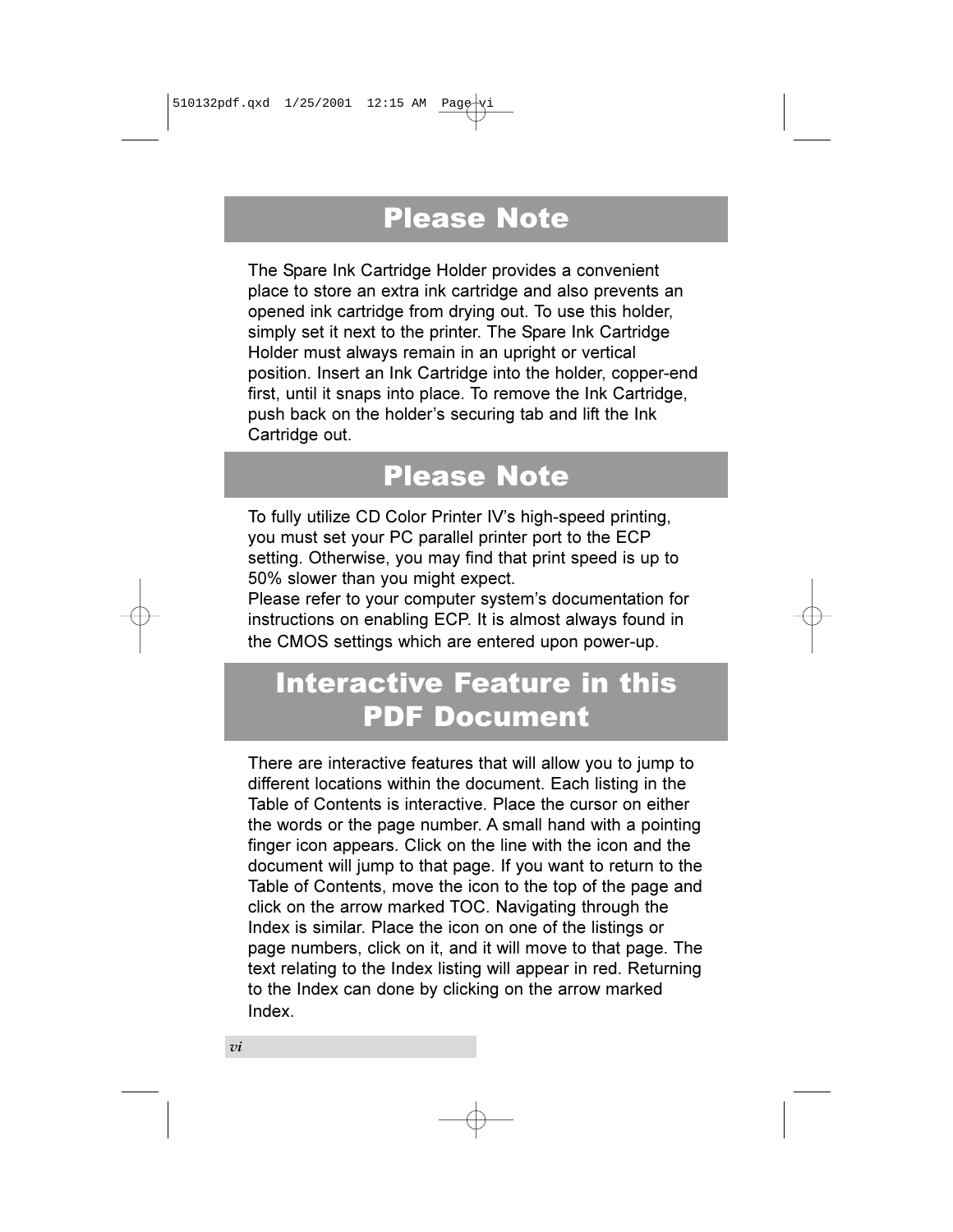

## **Table of Contents**

## **Section 1: Getting Started**

| Section 2: Ink Cartridges and Printable CDs             |  |
|---------------------------------------------------------|--|
|                                                         |  |
|                                                         |  |
|                                                         |  |
|                                                         |  |
|                                                         |  |
| Section 3: Using the CD Color Printer IV with Windows   |  |
|                                                         |  |
|                                                         |  |
| C. Installing the 32-Bit Spooler for Windows 95/98/Me14 |  |
|                                                         |  |
|                                                         |  |
|                                                         |  |
| Section 5: Maintaining the Printer                      |  |
|                                                         |  |
|                                                         |  |
|                                                         |  |
|                                                         |  |
|                                                         |  |
| Appendix A: Interfacing Information                     |  |
|                                                         |  |
|                                                         |  |
|                                                         |  |
|                                                         |  |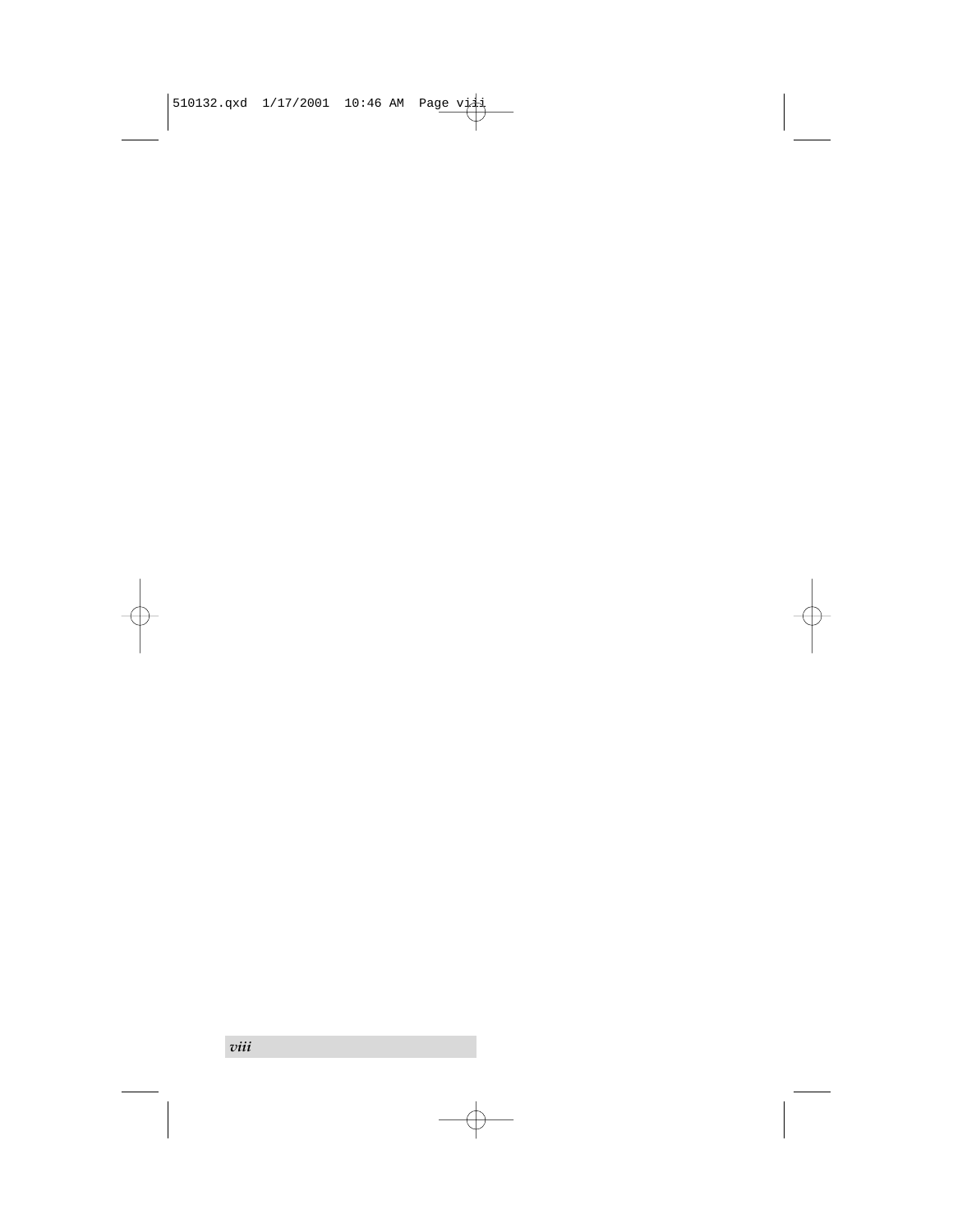



## <span id="page-8-0"></span>**Section 1: Getting Started**

## **THANK YOU...**

...for choosing the CD Color Printer IV. This printer is the perfect way for you to label all of your custom CDs quickly, easily, and with a touch of class. The CD Color Printer IV lets you print razor-sharp text, vibrant spot colors, and even stunning photo-realistic photographs directly onto the surface of printable CDs. Operation is simple, quality is high, and printed images are durable and highly smudge-resistant.

To begin using the printer, please refer to the remainder of this manual. This User's Manual is your complete step-by-step guide to quickly and easily setting up and printing with your new CD Color Printer!

## A. CHOOSING A GOOD LOCATION

- Place the printer in a location with adequate air circulation to prevent internal heat build up.
- Do not place the printer near heat sources such as radiators or air ducts, or in a place subject to direct sun-light, excessive dust, mechanical vibration or shock.
- Allow for adequate clearance in front of the printer to accommodate the length of the unit with its CD Tray open.

## **B. UNPACKING AND INSPECTION**

While unpacking your printer, inspect the carton to ensure that no damage has occurred during shipping. Make sure that all supplied accessories are included with your unit. The following items should be included:

- Printer
- PowerAdapter
- Separate Power Cord (220-240 VAC units only)  $\bullet$
- Printer Software CD
- Color Ink Cartridge
- Spare Ink Cartridge Holder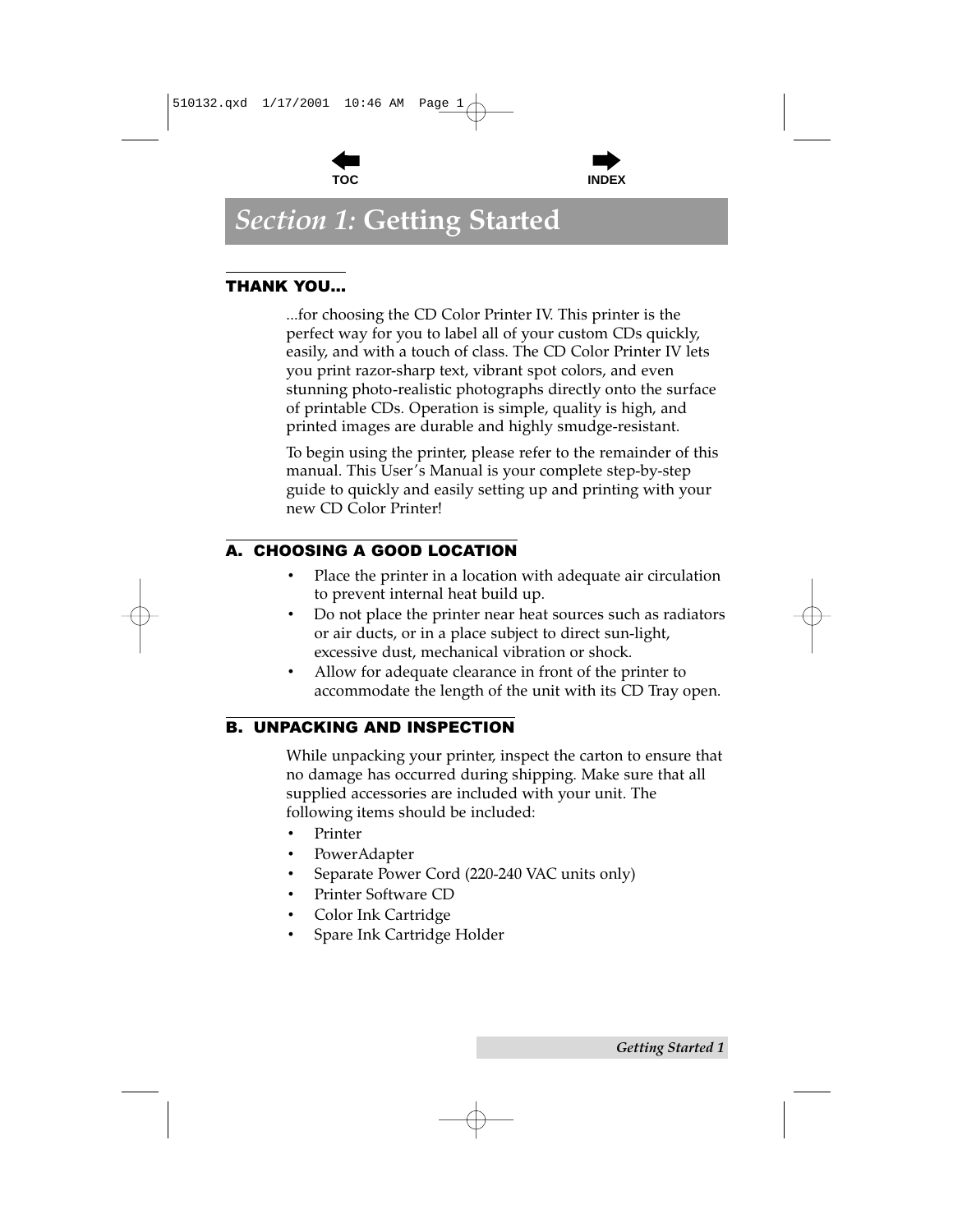



- <span id="page-9-0"></span>Cardboard CD Templates (5)
- Warranty Statement and Registration Card
- This manual and other printed information

Save the carton and packing materials. They will come in handy when transporting the printer.

## **C. IDENTIFYING THE PARTS**

This illustration shows the extended CD Tray and all of the control buttons and LED indicator lights found on the printer.



The  $\circlearrowright$  **Power Button** turns the printer's power ON and OFF. This button also serves to cancel the current print job if a print error occurs and to reset the printer for the next print job.

The  $\blacksquare$  = CD Tray Button opens or closes the CD Tray for loading and ejecting CDs.

The **■ Ink Cartridge Button** positions the Cartridge Carrier for easy ink cartridge replacement.

The  $\vert$  **Power Light** indicates that power is ON. The  $\circledcirc$  **Busy Light** indicates that the printer is printing, processing, or is in some way busy. Both of these lights can also indicate several other printer conditions. For complete information on these lights, please refer to Section 6.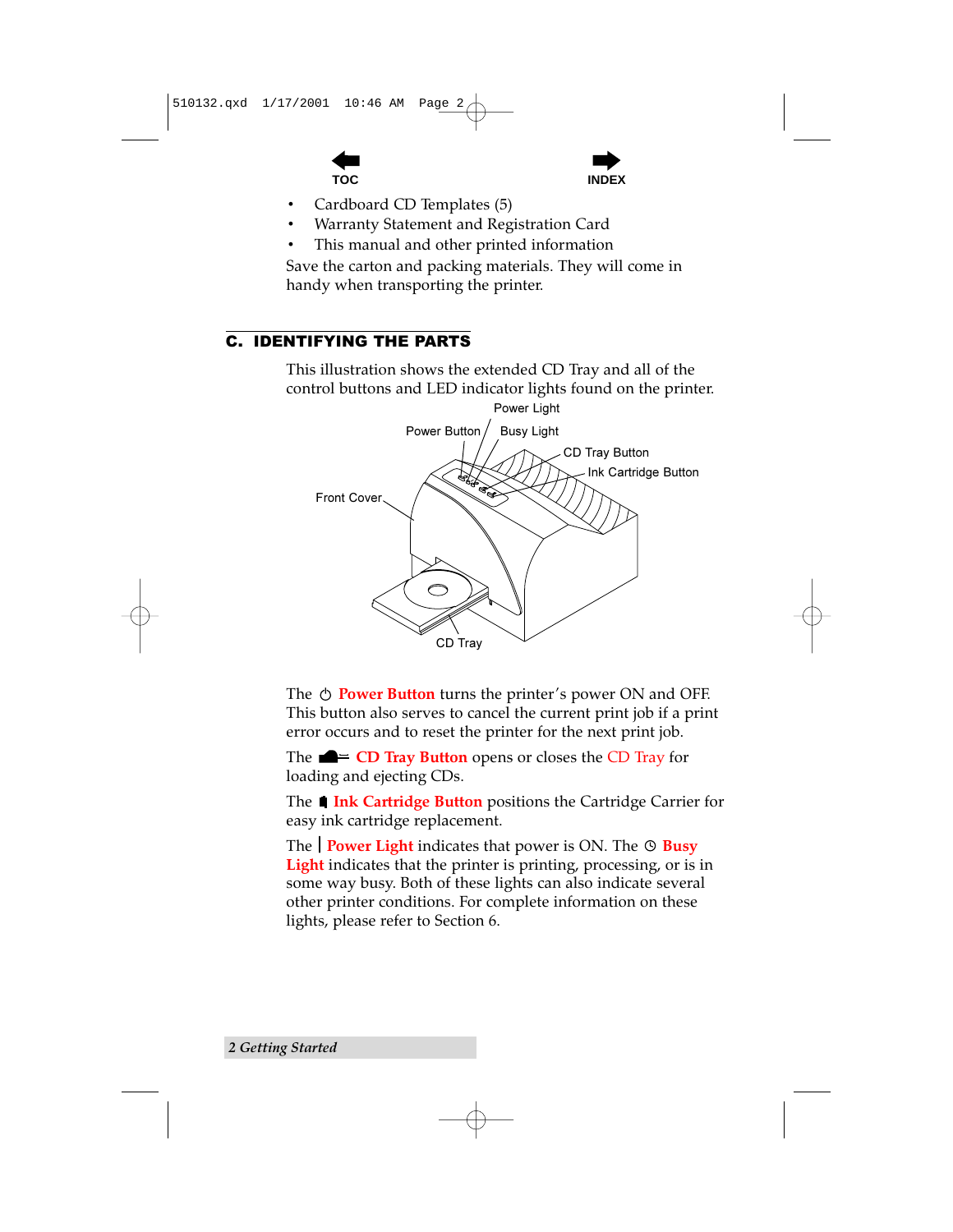



<span id="page-10-0"></span>This illustration shows the input ports found on the rear panel of the printer. Both a parallel and a serial interface port are provided. If using the printer with Windows, you will use its Parallel Interface Port. Note that the printer's auxiliary port is for use with auto loaders and automatic duplicators only, which are sold separately. For more information on each of the interface ports, please refer to Appendix A.



## **D. APPLYING POWER**

- Locate the power adapter supplied with your printer. 1.
- 2. Place one end of the adapter cord into the power port on the rear panel of the printer.



3. Plug the power cord of the adapter into an available wall outlet. Once the power cord is connected, the printer will automatically turn ON.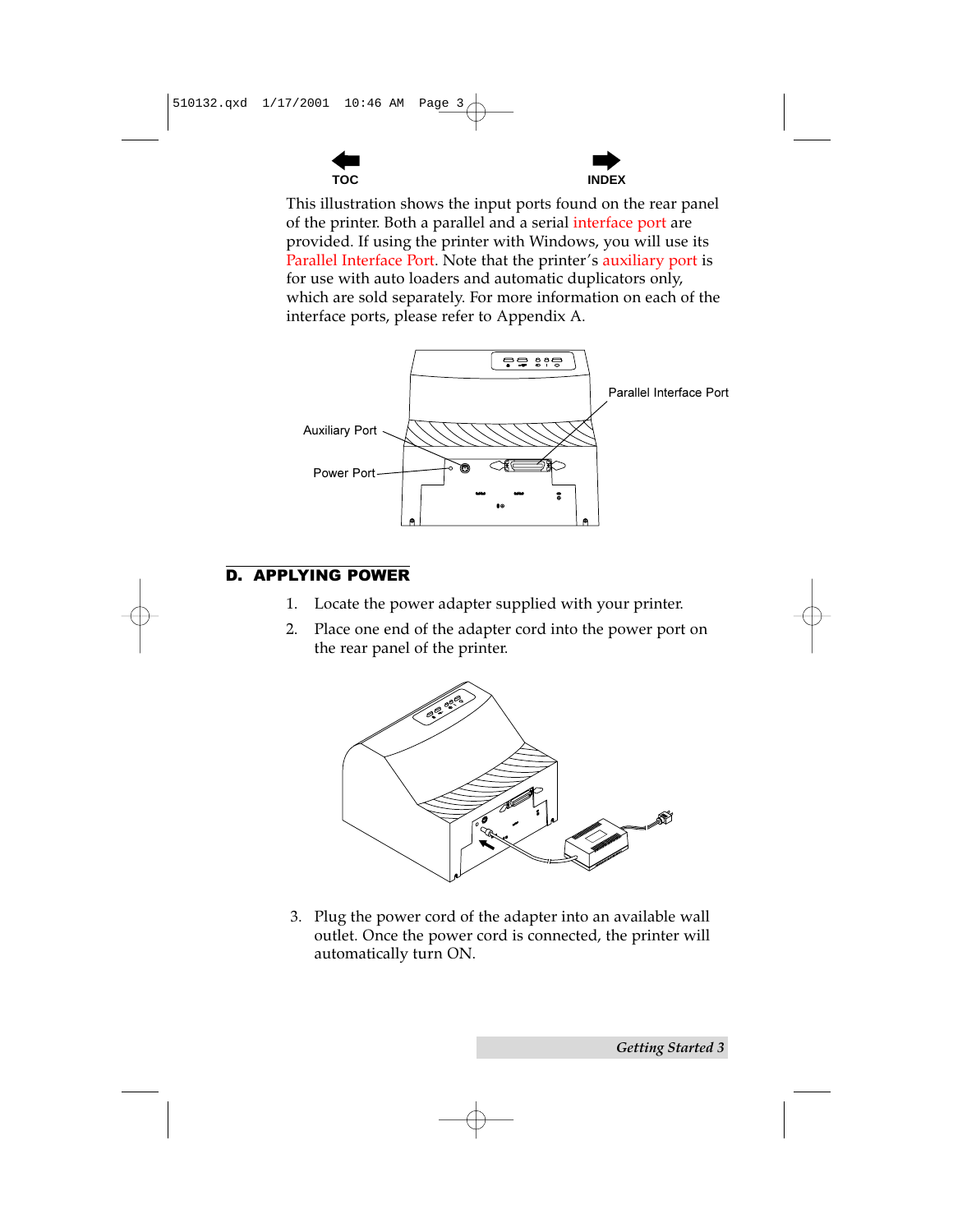



## <span id="page-11-0"></span>**Section 2: Ink Cartridges and Printable CDs**

## A. ABOUT INK CARTRIDGES AND PRINTABLE CDS

For full-color printing, a 3-color ink cartridge is available. This cartridge contains the three process-color inks of yellow, magenta, and cyan, which combine to produce up to 16.7 million printable colors. A monochrome ink cartridge is also available for fast, inexpensive black and white printing.

With either of these ink cartridges, you can print directly onto virtually any brand of printable-surface CD media. Since different brands of CDs have different printable coatings, however, you may need to adjust the printer driver settings to accommodate your specific brand of CD media. Refer to Section 3 for further printer driver information.

Due to the wide variety of printable-surface CD media, you may find that certain brands of CDs provide higher print quality than others. For maximum print quality, use CD media authorized by the printer manufacturer. Contact your local CD Color Printer reseller or contact the printer manufacturer directly for selection and pricing on all printer supplies and accessories.

## **B. INSTALLING AN INK CARTRIDGE**

With the CD Tray closed, open the printer's front cover by 1. pulling down on its top-left corner.



Remove the ink cartridge from its packaging. 2.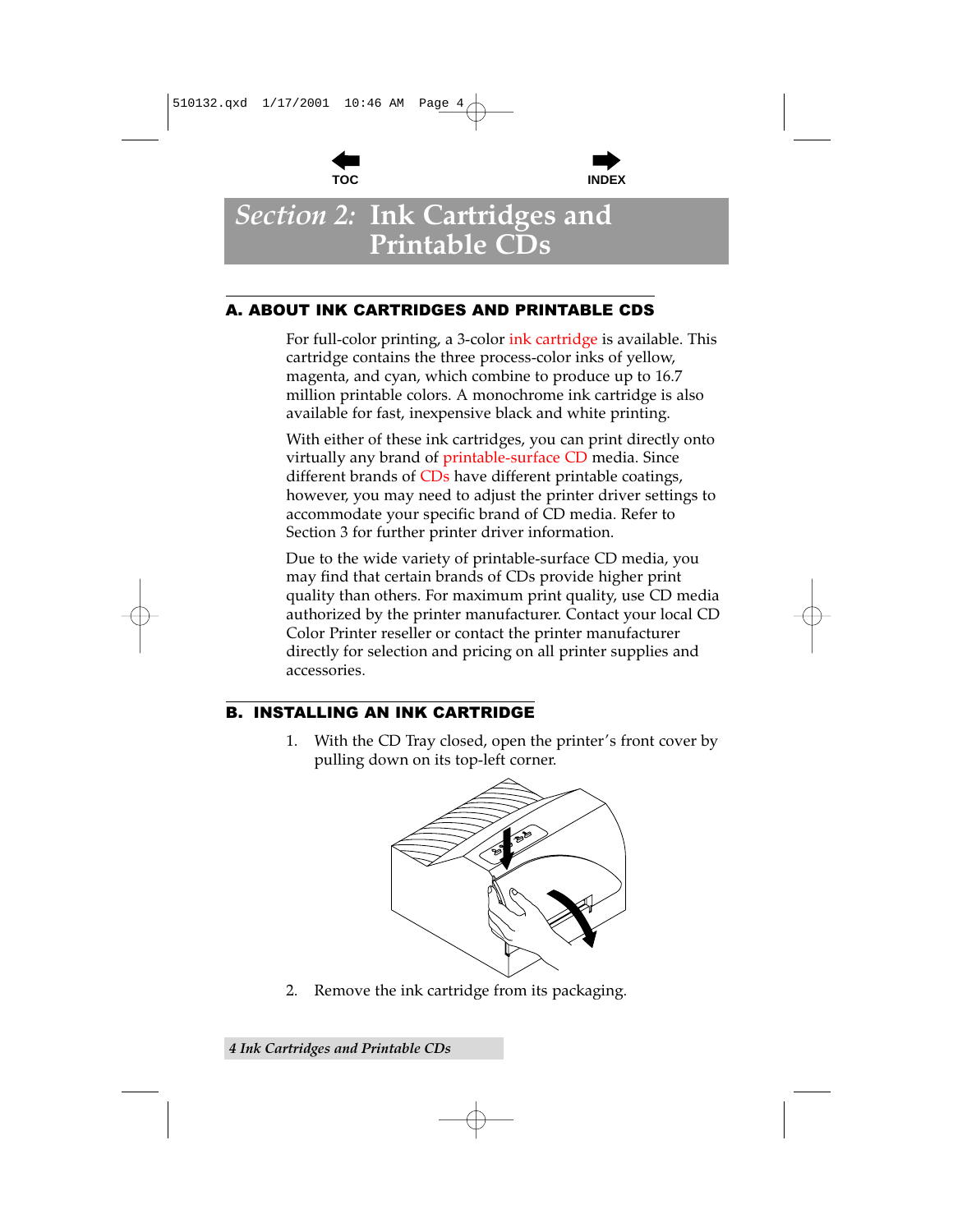3. Slowly remove the tape covering the cartrlage<sup>x</sup> printhead, being careful to avoid damaging or removing the barcode label on the underside of the cartridge. *DO NOT TOUCH THE COPPER AREA!*



- 4. Press and release the **1** Ink Cartridge button to move the carrier to the load position.
- 5. Insert the ink cartridge into the cartridge carrier, copper end first. **DO NOT REMOVE THE COLOR BARCODE LABEL!**



6. Push the cartridge back until it snaps into place.



- 7. Close the printer's front cover. If you leave the door open, ambient light can interfere with proper cartridge initialization.
- 8. Press and hold the **1** Ink Cartridge button until the carriage returns home, then release. This will reset the on board ink levels.
- *NOTE: When changing to subsequent new cartridges, refer to Section E.*
- *NOTE: A Spare Ink Cartridge Holder is included with your printer. This holder provides a convenient place to store an extra ink cartridge and also prevents an opened ink cartridge from drying out. To use this holder, simply insert an Ink Cartridge into the holder, copper-end first, until it snaps into place.*

*Ink Cartridges and Printable CDs 5*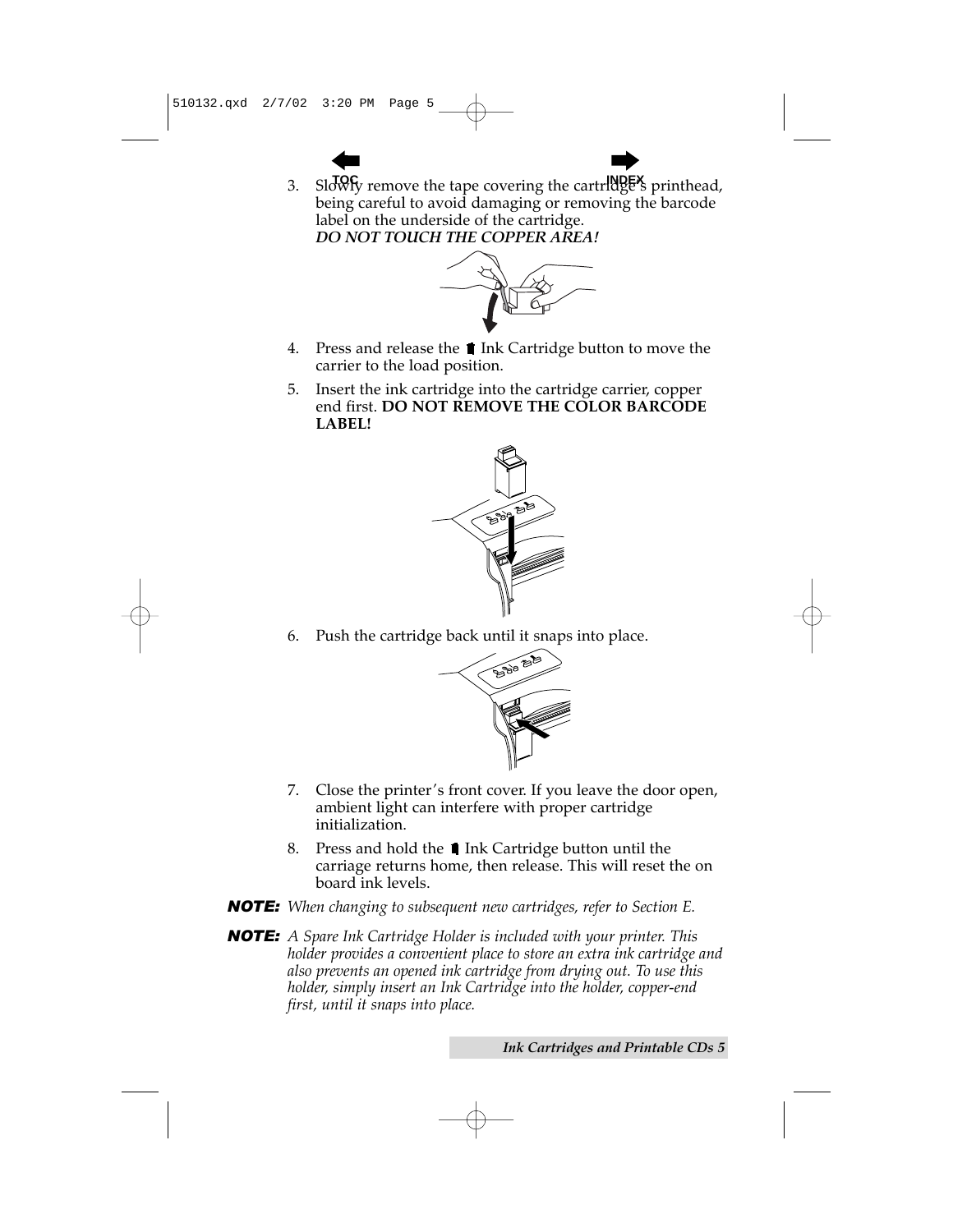



## <span id="page-13-0"></span>**C. LOADING BLANK CD MEDIA**

The CD Color Printer IV is capable of printing onto a variety of CD related media including printable CDs and DVDs, and cardboard CD templates. Each of these items is loaded one at a time, before the start of each print job.

### **Loading a Blank CD**



- With the printer's front cover shut, press and release the 1.  $\equiv$  CD Tray button.
- Once the CD Tray is fully extended, place the blank CD 2. onto the tray with the printable side facing upward. Handle the CD only along its edges and **DO NOT** touch its printable surface.
- Press and release the  $\blacksquare$  = CD Tray button to close the CD 3. Tray. If you wish, you may also leave the CD Tray open and it will automatically close at the start of the print job. Once the CD has been printed, the CD Tray will automatically re-open so the next blank CD can be loaded (if Manual Load is selected in the printer driver then you must press the CD Tray button to manually open and close the tray).
- **NOTE:** Blank Cardboard CD templates are available for printing inexpensive test prints and can be printed on both sides. Load in the exact same fashion as an actual CD.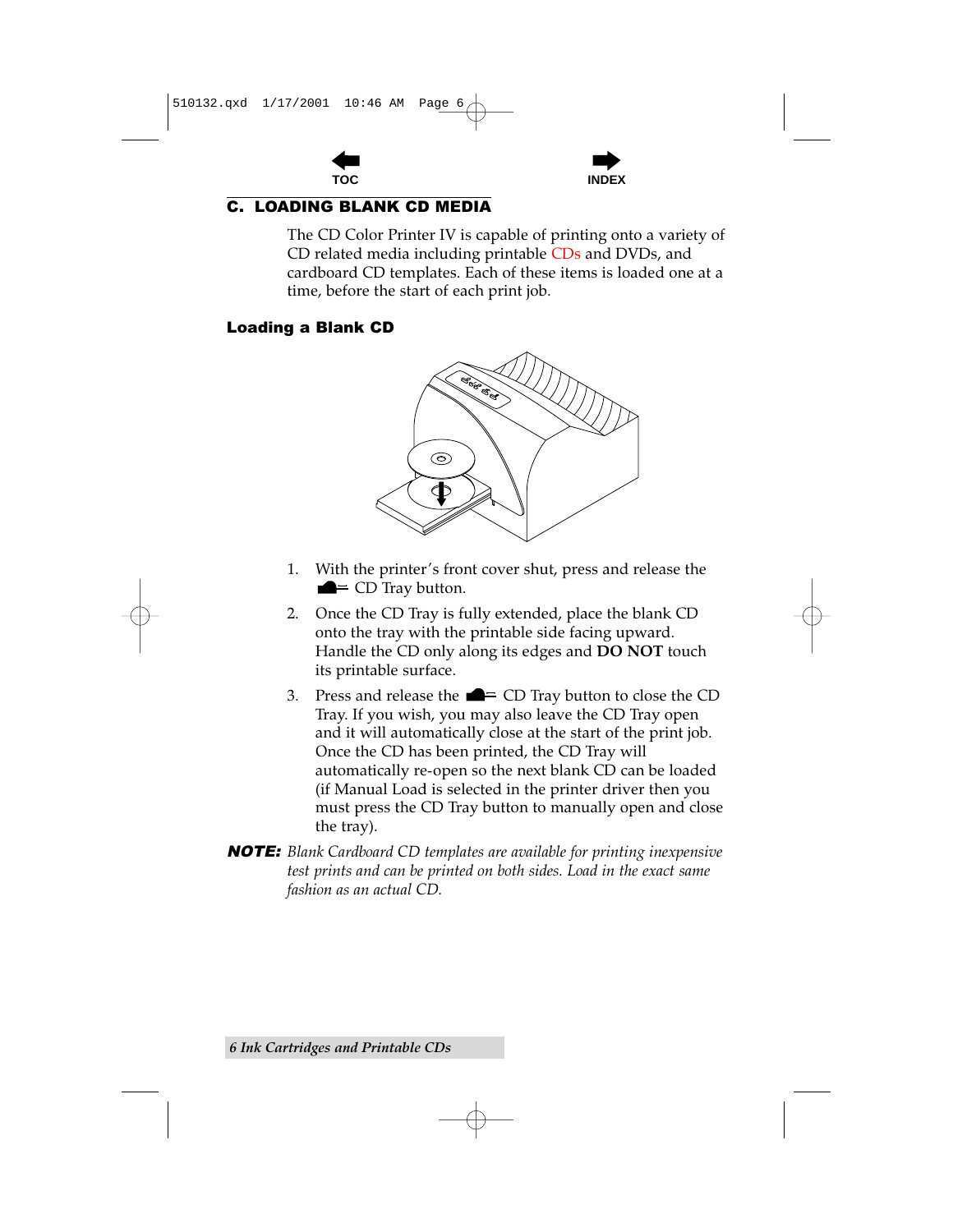



## <span id="page-14-0"></span>**D. PRINTING A SELF TEST**

Now that the printer is set up and print supplies are loaded, a self test should be performed to check for proper operation of the printer. A sample of the self test print is shown below. Refer to the following steps to run a self test:

- If power is ON, turn it OFF now. The Power light should 1. be OFF. Verify that print supplies are installed and that the CD Tray is closed. Also, disconnect the interface cable from the printer if connected.
- With the printer's front cover shut, press and hold the 2.  $\blacksquare$  = CD Tray button as you turn the printer power ON.
- 3. Continue to hold the  $\blacksquare$  = CD Tray button down for a few seconds, until you hear the self test begin to print.

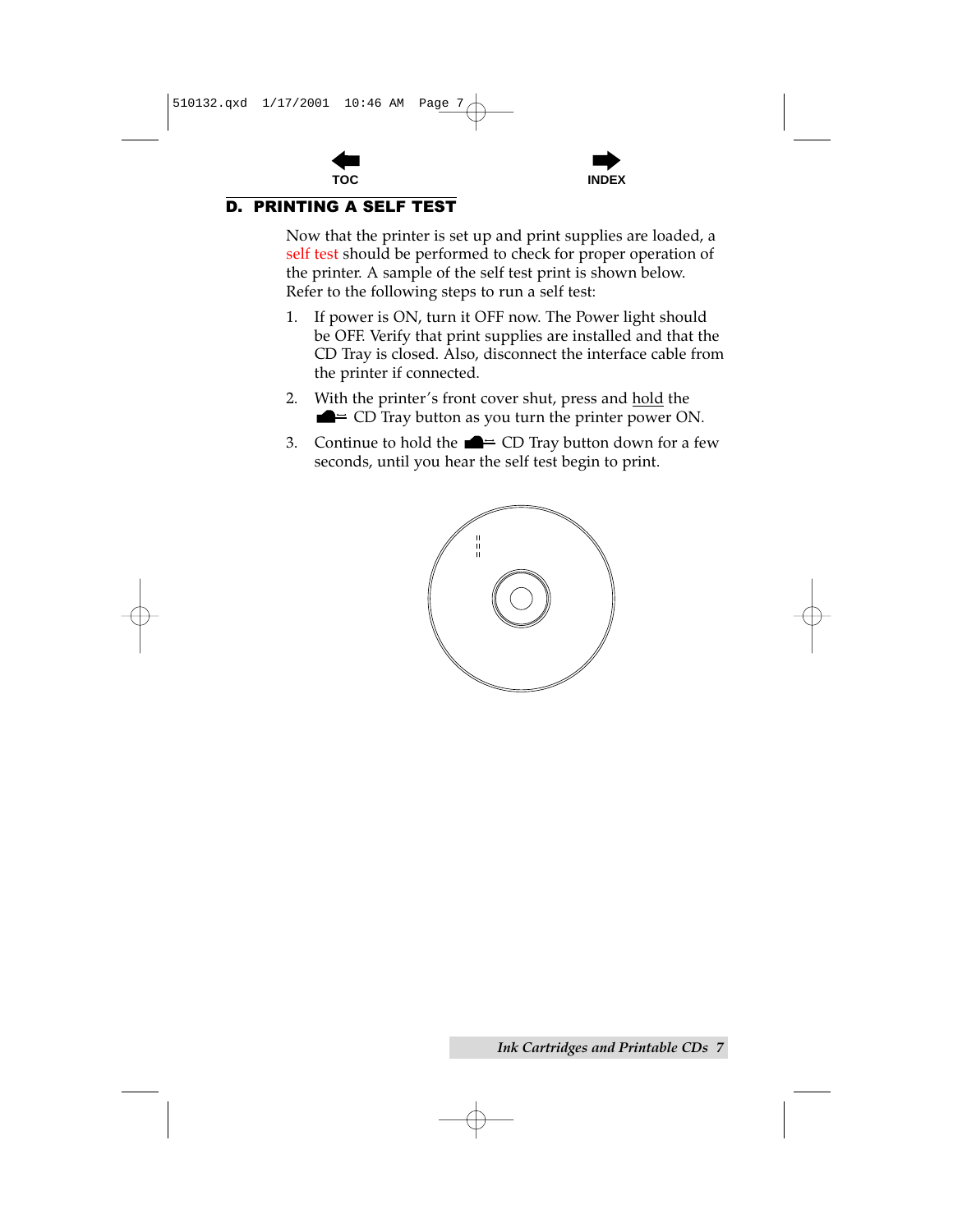

## <span id="page-15-0"></span>E. REPLACING OR SWITCHING INK CARTRIDGES

Once you begin using your CD Color Printer IV on a regular basis, you will eventually need to replace an empty ink cartridge or switch between color and monochrome cartridges. Please refer to the following steps:

1. With the CD Tray closed, open the printer's front cover by pulling down on its top-left corner.



2. If installing a new, replacement ink cartridge, slowly remove the tape covering the cartridge's printhead, being careful to avoid damaging or removing the barcode label on the underside of the cartridge. **DO NOT TOUCH THE COPPER AREA!**



3. If switching between color and monochrome cartridges, simply remove the extra cartridge from the Spare Ink Cartridge Holder by grasping the top of the cartridge and firmly pulling it straight toward you. You will hear the cartridge snap out of position. **DO NOT REMOVE THE BARCODE LABEL!**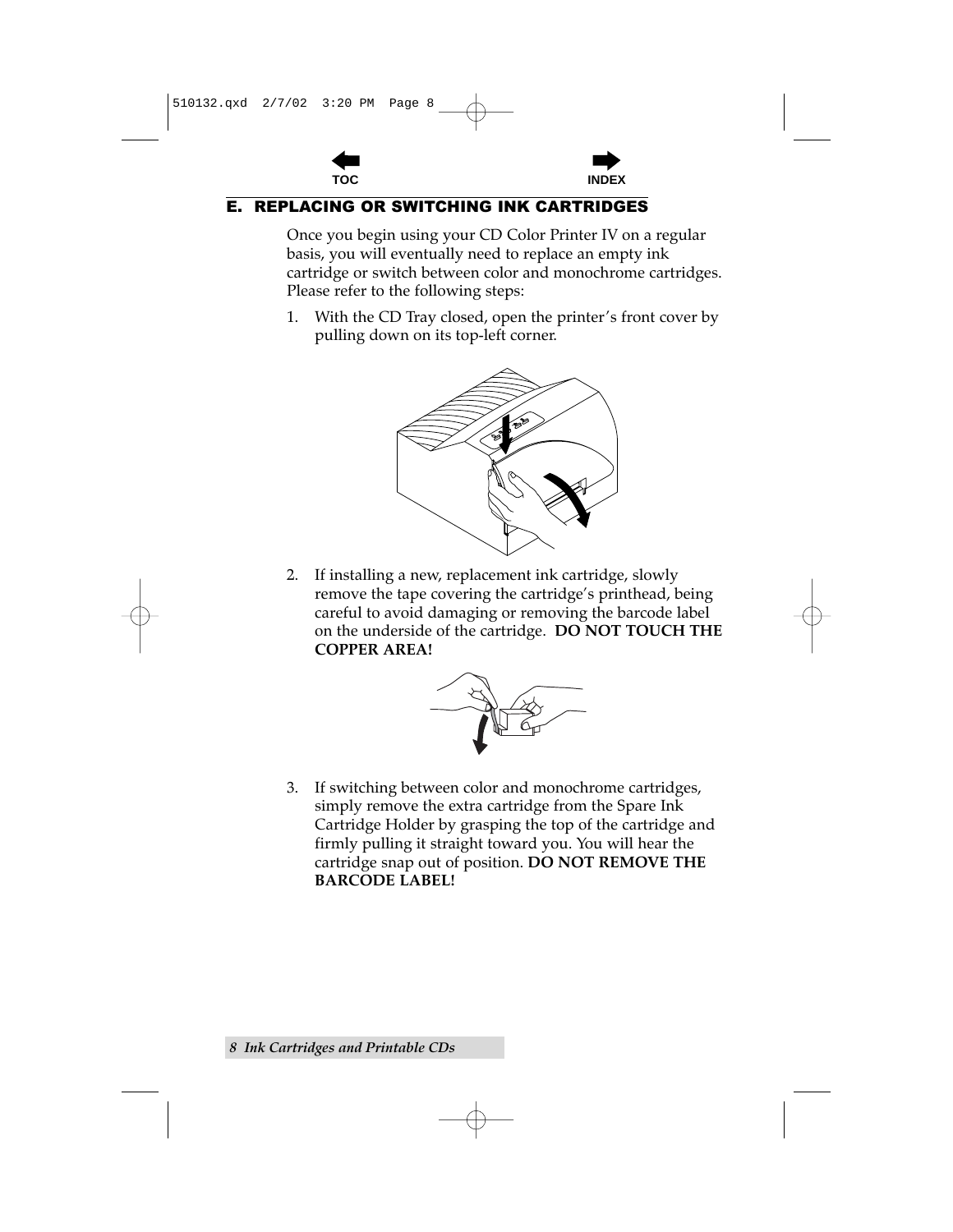



From within the printer driver setup window, click on the 4. Cartridge button and then on the Change button to move the carrier to the load position. Note that the printer driver must be installed and that the printer must be connected to your computer (see Section 3) in order to complete this step.

If you prefer, you may instead press the Ink Cartridge button on the top of the printer.

Remove the installed ink cartridge by grasping the top of 5. the cartridge and firmly pulling it straight toward you. You will hear the cartridge snap out of position. Remove it from the printer.



Insert the replacement or alternate ink cartridge into the 6. cartridge carrier, copper-end first.



**Ink Cartridges and Printable CDs 9**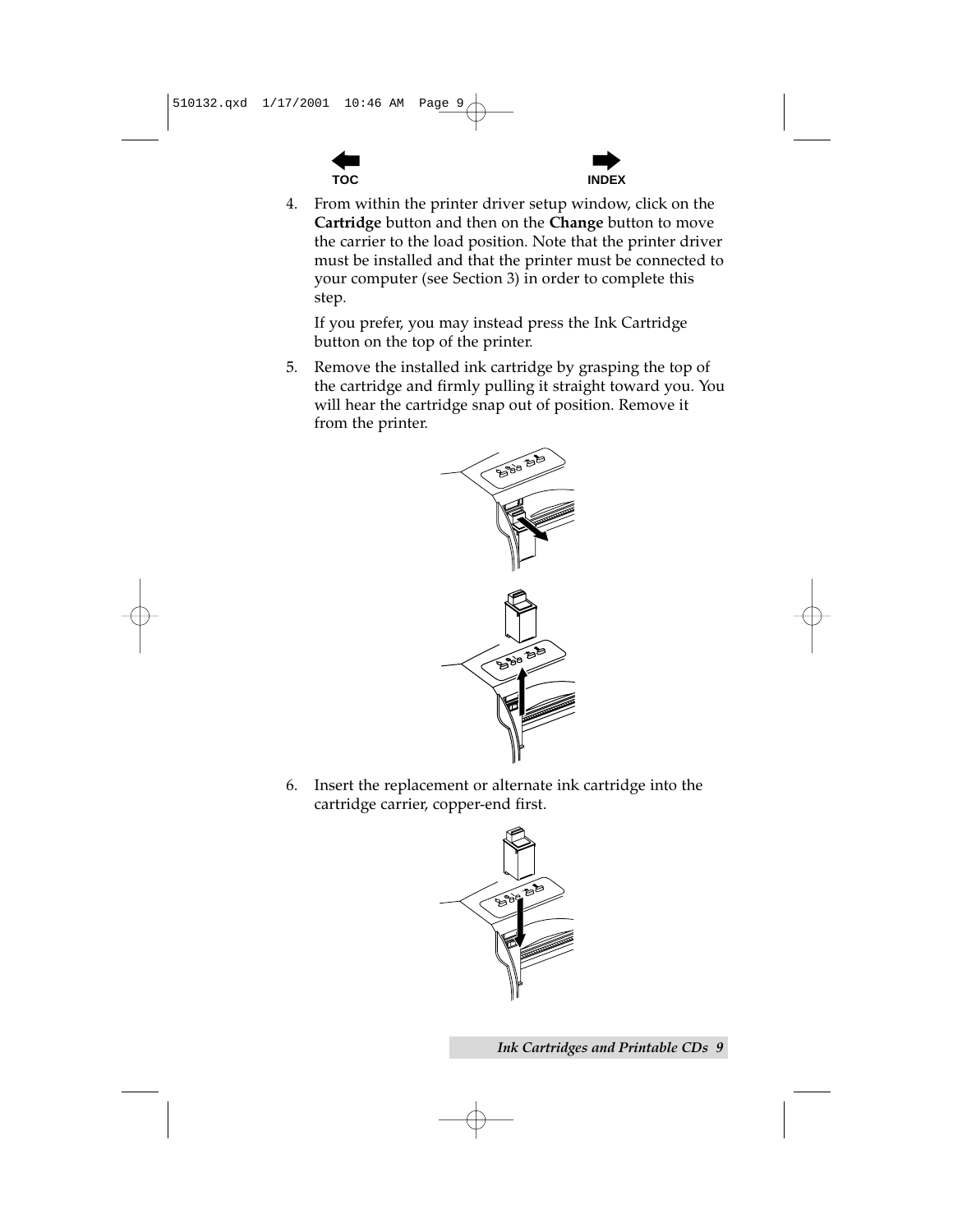



Push the cartridge back until it snaps into place. 7.



- 8. Close the printer's front cover.
- 9. Go back to the printer driver setup window and click on either the New Cartridge Installed or the Old Cartridge Installed button to indicate whether you installed a fresh, new cartridge or simply switched between a previously used color cartridge and a previously used monochrome cartridge. The cartridge carrier will return to its home position. See Section 3-D for more information on these **buttons**

Alternately, you may use the Ink Cartridge button; to indicate a previously used cartridge simply press the button and release quickly. If you have installed a fresh new cartridge, press and hold the button until the cartridge returns to its home position.

**NOTE:** When you choose New Cartridge, the ink levels are cleared and the ink level indicator should go back to full capacity (for either color or monochrome).

If you use the Ink Cartridge button, the ink levels are cleared by pressing and holding the button until the two green LED's flash and the cartridge returns to its home position.

**NOTE:** Front door must be closed for printer to recognize the cartridge.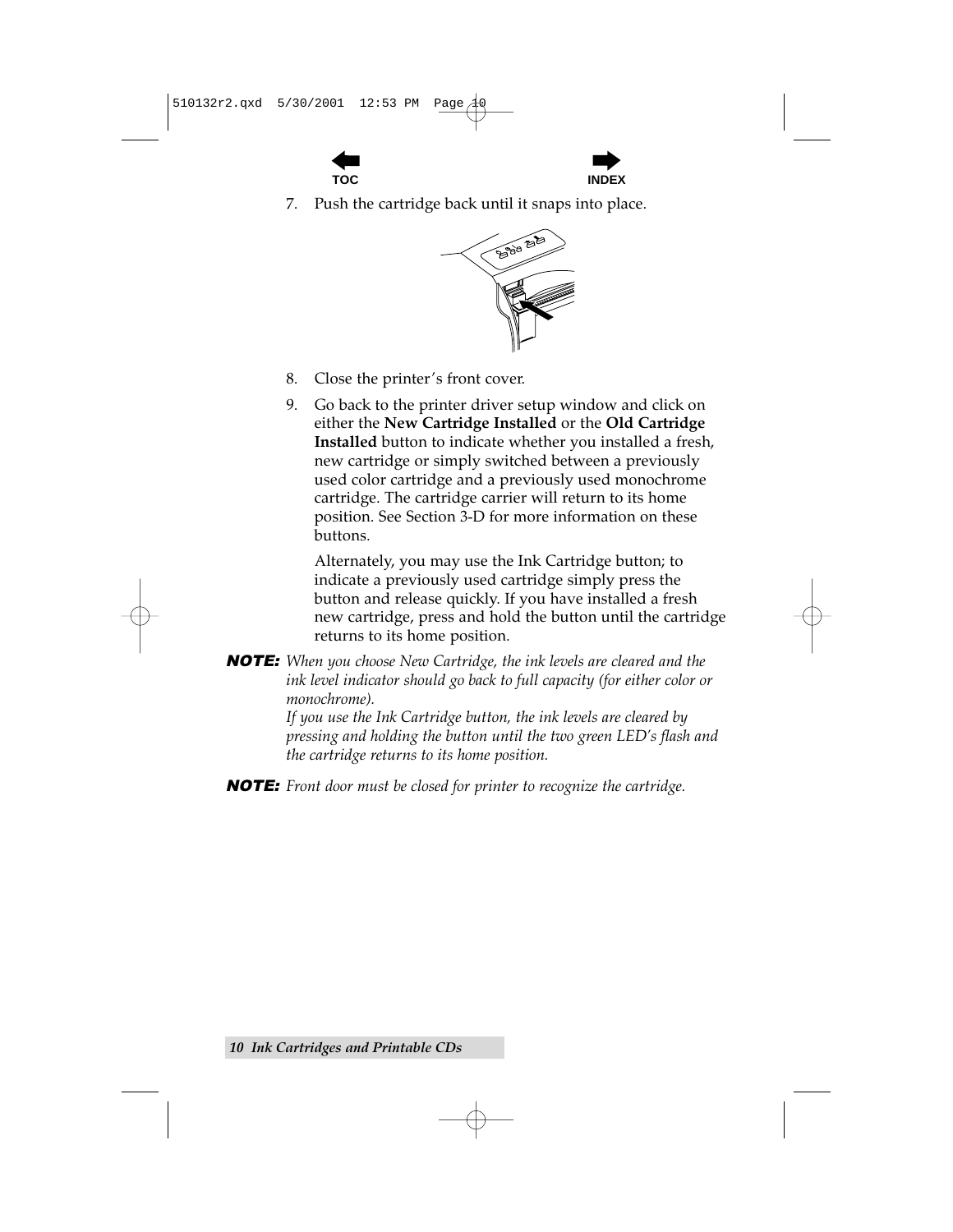



## <span id="page-18-0"></span>*Section 3:* **Using the CD Color Printer IV with Windows**

## A. CONNECTING THE PRINTER TO YOUR COMPUTER

The CD Color Printer IV is designed to be used with nearly any IBM-PC® or compatible running Windows 2000/XP, or Windows 95/98/Me.

The printer is equipped with a standard 8-bit Centronics-type parallel port. This port is the means through which it receives data from your computer. To connect the printer to your computer, simply obtain a shielded, bi-directional parallel cable, and refer to the following steps:

- *NOTE: For faster printing, your computer's parallel port mode should be set to ECP. If you experience problems with this setting or if your computer's parallel port is not ECP compatible, set your computer's parallel port to the standard "Printer Port" setting. Refer to your computer's system documentation for instructions on checking and/or changing the parallel port mode.*
	- 1. Connect the Centronics-type parallel side of the cable to the printer. Snap the fastening clips into place.



2. Connect the other side to the back of your computer at LPT1, LPT2, or the PARALLEL connector.



*Using the CD Color Printer IV with Windows 11*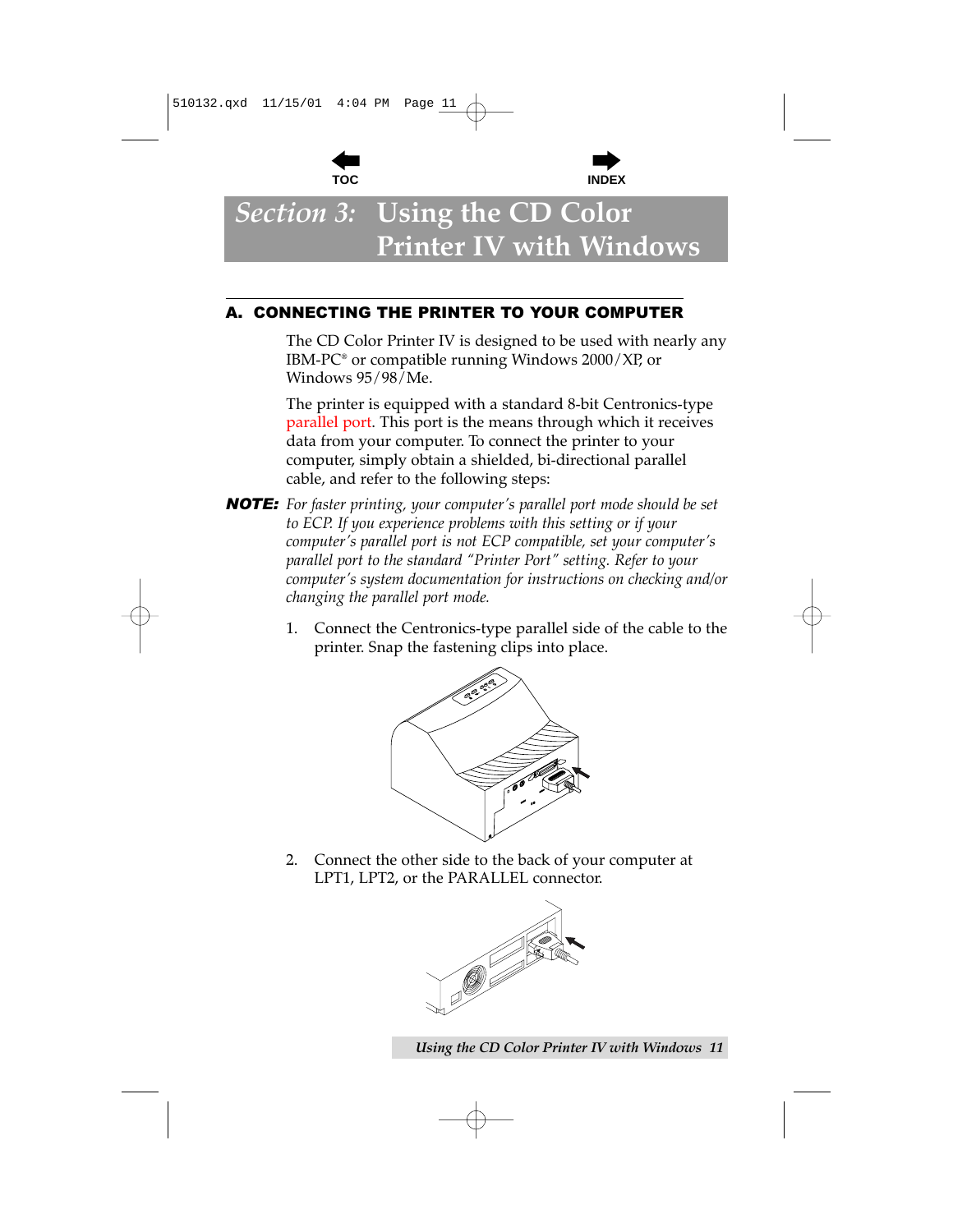

**TOC INDEX**

<span id="page-19-0"></span>The printer must have its Power light illuminated to receive data. If the light is not on, press the  $\circlearrowleft$  Power button.

## B. INSTALLING THE PRINTER DRIVER

The CD Color Printer IV can be used with virtually any Windows application program. This is accomplished by installing in Windows what is called a "printer driver." The printer driver is simply software which gives the printer all the information needed for printing. Use the following steps to install the printer driver.

*NOTE: This section of the Operator's Manual assumes that you are already familiar with Windows and know how it operates. If you are not yet familiar with Windows, consult the appropriate Microsoft documentation to become familiar with the basics of Windows before proceeding.*

## Windows 95/98/Me or Windows 2000/XP

To install the printer driver into Windows 95/98/Me or Windows 2000/XP, refer to the following:

- 1. Insert the included CD into your computer's CD-ROM drive.
- 2. Click the **Start** button, point to **Settings,** and select **Printers.**

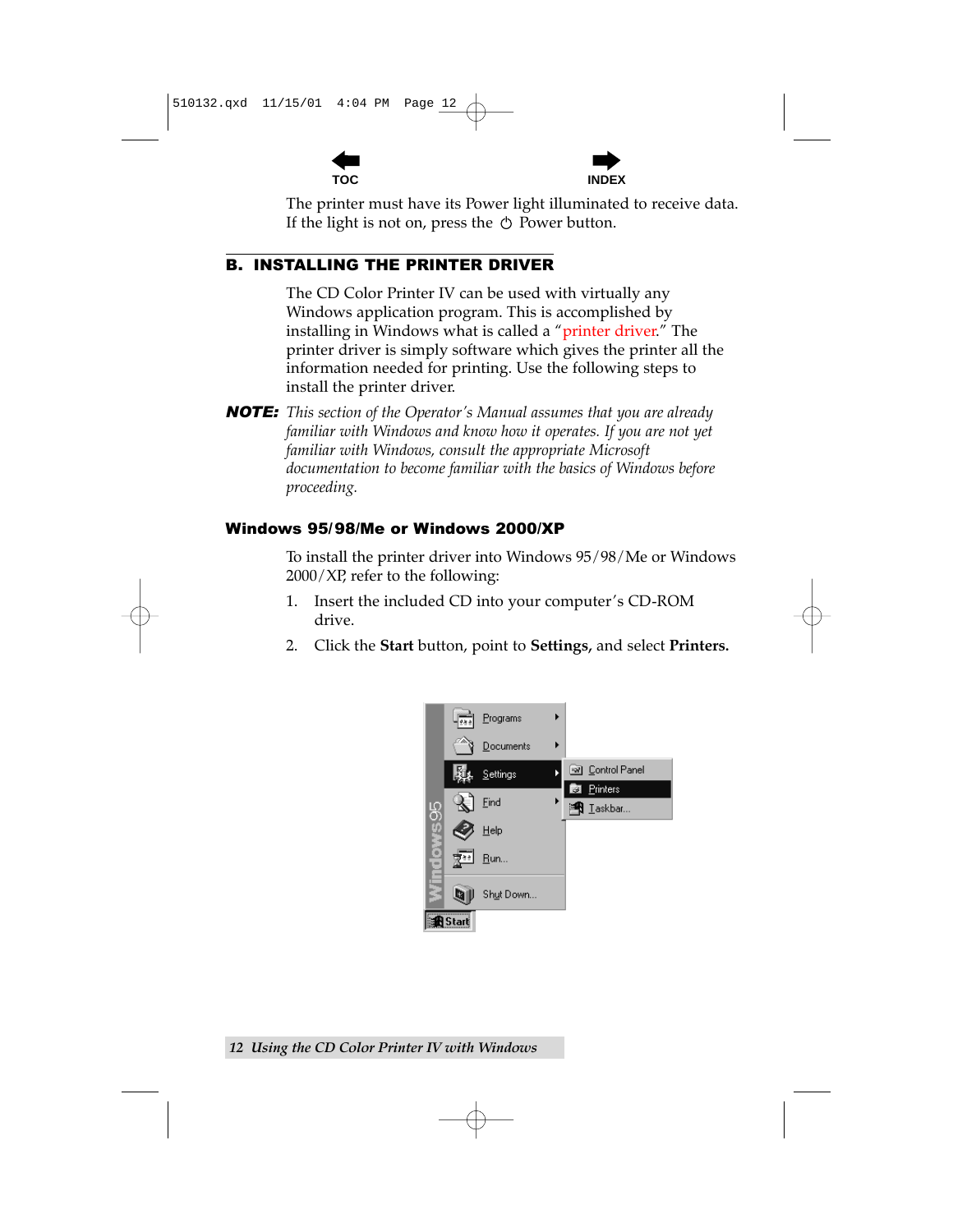



3. Double-click on the **Add Printer** icon. This will launch the Add Printer Wizard. Click **Next**, then click **Next** again.



- 4. Click the **Have Disk** button.
- 5. Click **Browse**, select your CD-ROM drive.
- 6. For Windows 95/98/Me, open the **Win98-Me\Driver** folder and select the file named **CDCOLOR4.INF.** For Windows 2000/XP, open the **Win2000-XP** folder and select the file named **OEMSETUP.INF.** (*Example*: If you are installing the Windows 95/98/Me driver, and your CD-ROM drive is drive D:, then you would browse to: D:\Win98-Me\Driver. You would then select the file named CDCOLOR4.INF.) Follow the on-screen instructions to complete installation. Once installed, the "CD Color Printer III" icon will appear in the Printer's folder.



## CD Color Printer IV

*IMPORTANT! During installation of the Windows 2000 and XP drivers you must de-select (uncheck) the check box "Automatically detect and install my plug and play printer".*

*NOTE: Before installing updated printer driver versions, always delete the existing printer driver version from your system. To do this, simply select the printer driver icon from within the Printers folder, and press the Delete key.*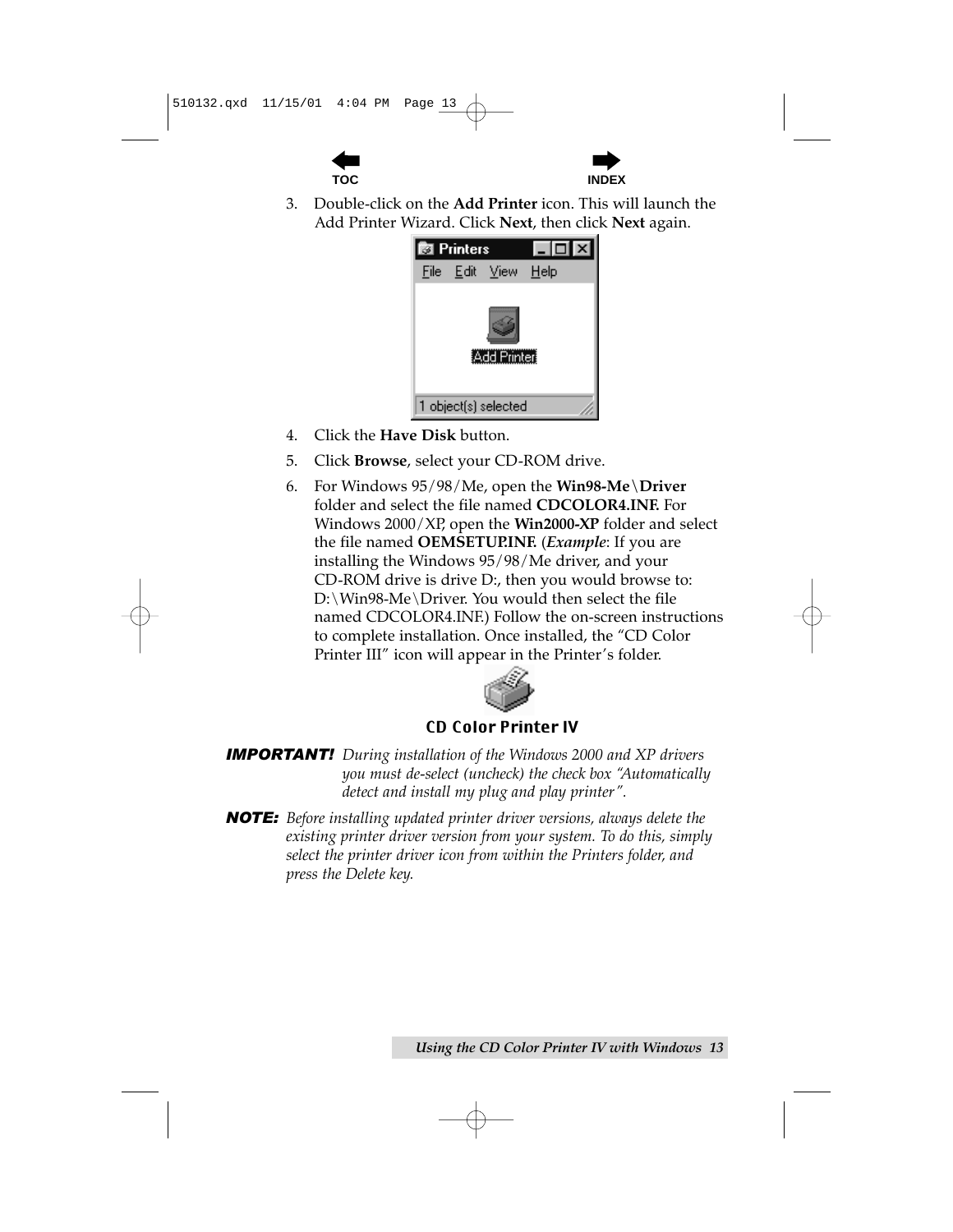



#### <span id="page-21-0"></span>**INSTALLING THE 32-BIT PRINT SPOOLER FOR** C. **WINDOWS 95/98/ME**

Your CD Color Printer IV ships with a print utility program called the 32-Bit Print Spooler. This print spooler is for use only with Windows 95, Windows 98, or Windows Me. Once installed, the print spooler is able to process your print jobs and send them to the printer at consistently faster speeds than if sending print jobs through the Windows system print spooler. This is especially true if printing from a somewhat slower computer. As a result, it is highly recomended that you use the 32-Bit Print Spooler when printing from Windows 95, Windows 98, or Windows Me.

Also, the 32-Bit Print Spooler will display the ink remaining in your printer and also the number of prints remaining before the printer gives an ink low warning.

The 32-Bit Print Spooler is located on the included Printer Software CD and installs just like any other standard Windows application program. To install the 32-Bit Print Spooler, refer to the following:

- 1. Insert the included CD into your computer's CD-ROM drive.
- 2. Close down all other software applications.
- 3. Click the **Start** button, point to **Settings**, and select **Control** Panel.



4. Double-click on the Add/Remove Programs icon, and select the Install button.



14 Using the CD Color Printer IV with Windows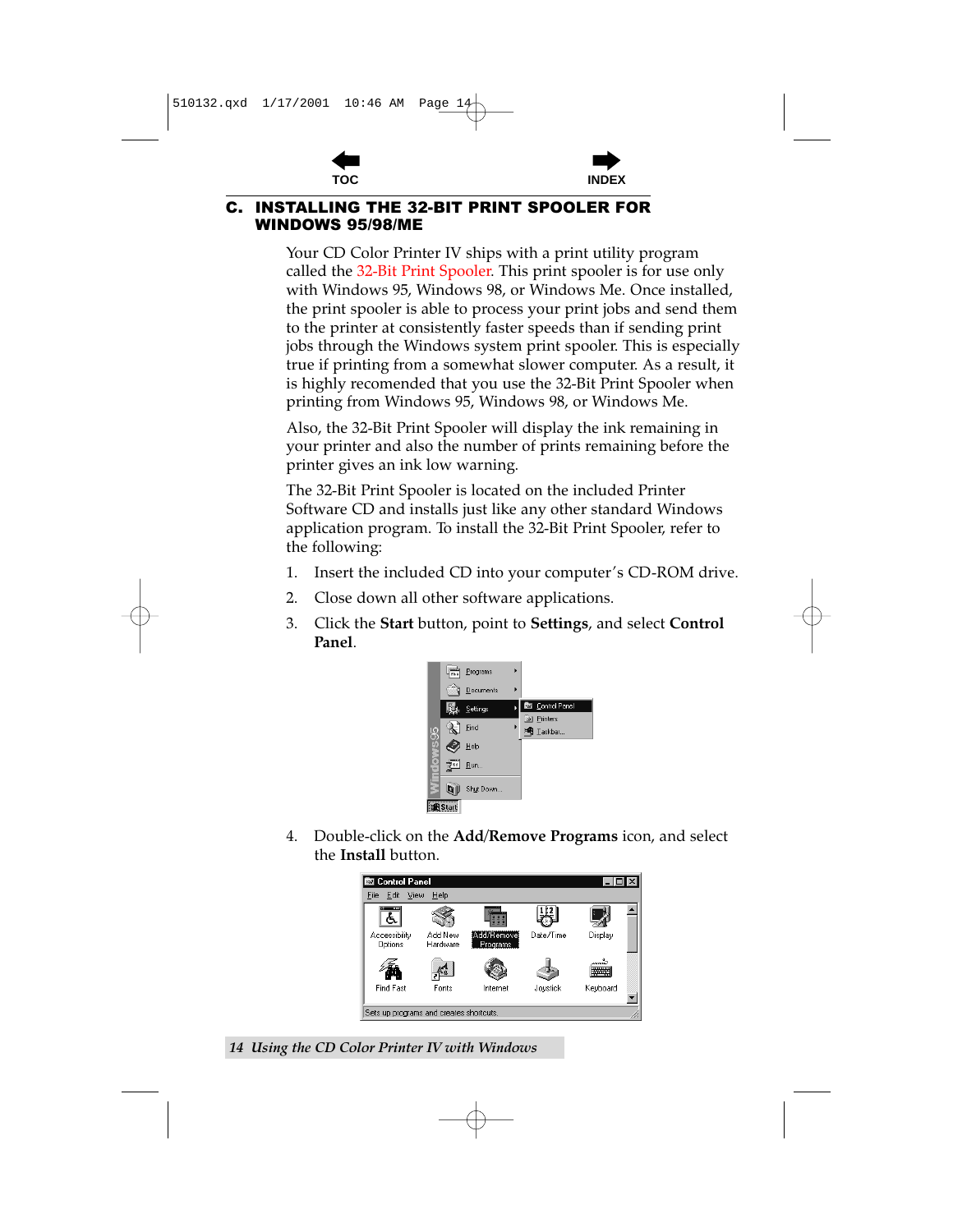



- 5 Click Next, then click on the **Browse** button.
- 6 Select your CD-ROM drive, then open the folder named 32 Bit Print Spooler.
- 7. Double-click on the **Setup.exe** file, then select the **Finish** button to complete installation. When installed, the 32-Bit Print Spooler icon will appear in the Programs group of the Start menu.



**NOTE:** Before installing updated 32-Bit Print Spooler versions, always uninstall the existing print spooler version from your system. To do this, simply select 32-Bit Print Spooler from the list of programs in the Add/Remove Programs Properties window and click on the **Add/Remove** button.

> To print with the 32-Bit Print Spooler, you must select the Use 32-Bit Spooler option from within the printer driver setup window as described in Part D of this section. When this option is selected, the print spooler will automatically open and close with the start and finish of each print job.

**NOTE:** You can also manually open the 32-Bit Print Spooler simply by selecting its icon from the Programs group of the Start menu.

> When the 32-Bit Print Spooler is running, its icon will appear in the Windows 95/98/Me Task Bar. During a print job, it is sometimes helpful to click on this icon to bring the 32-Bit Print Spooler status window to the foreground of your application. This window provides a number of details about the print jobs being sent to the printer.

| File:       | G:\TEMP\IndyMono.pm                    |
|-------------|----------------------------------------|
| Size:       | 444 KR                                 |
| Progress    |                                        |
|             |                                        |
| Copy 1 of 1 |                                        |
|             | Ink Remaining:<br>$99 \tImes$          |
|             | Check INK<br>Discs Before Ink LOW: 574 |

Using the CD Color Printer IV with Windows 15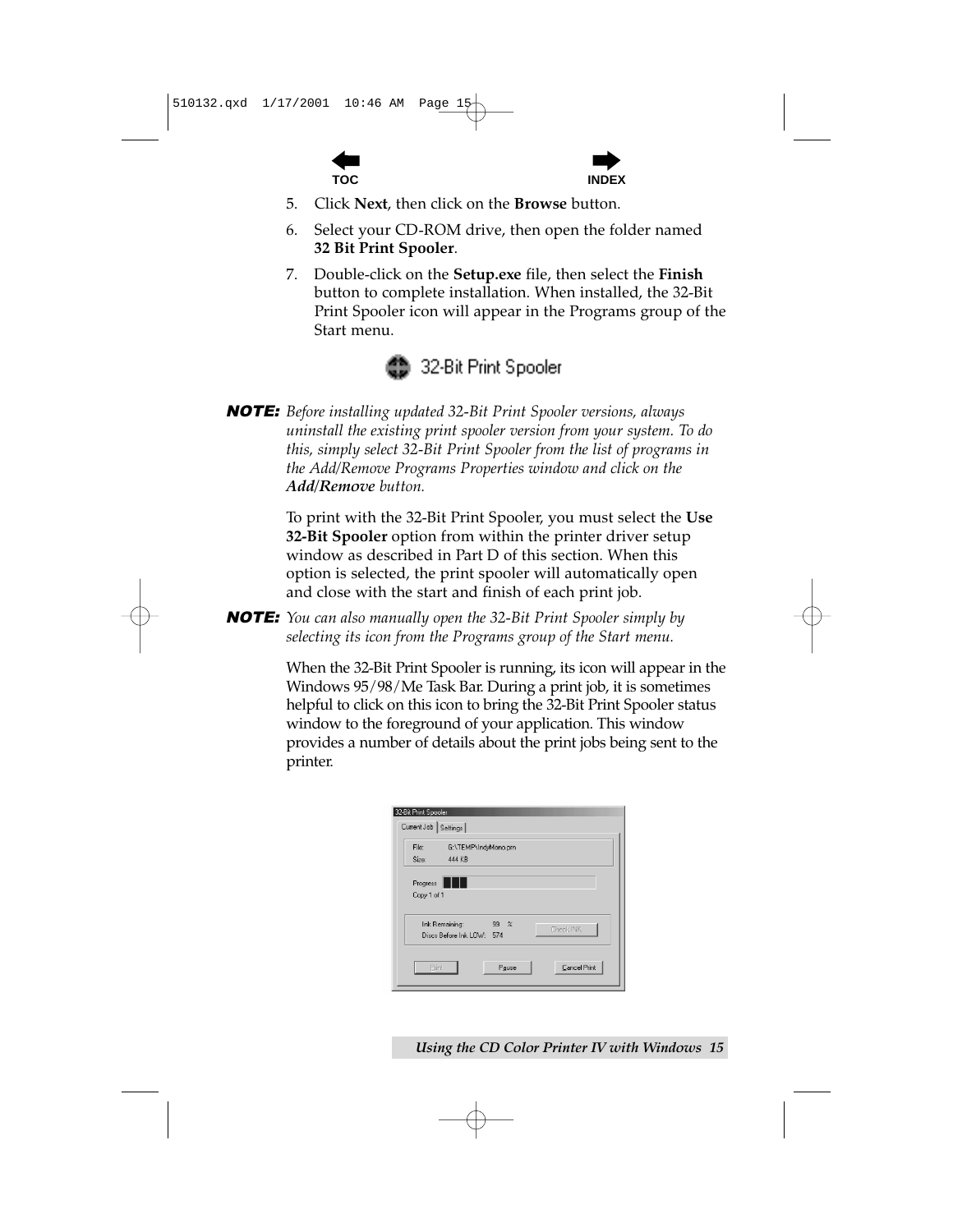



<span id="page-23-0"></span>The **Current Job** tab tells you the name and size of the file printing, the progress of the overall print job, as well as the total number of copies left to print. It also provides buttons which allow you to pause or cancel the print job at any time during the printing process. For the CD Color Printer IV it also gives ink remaining information.

The Settings tab tells you the port and printer to which you are printing and allows you to configure the timeout settings. These settings will rarely need to be changed. This tab also provides two other options called Save last job for reprint and Direct to Port Mode.

When the **Save last job for reprint** option is selected, the 32-Bit Print Spooler will automatically save the last print job you sent to the printer and allow you to instantly reprint the job without the delay of having to reprocess it. The print job will be saved in the spooler until another print job is sent and saved over it. If you do not wish to save the last print job for reprint, deselect this option. To print a saved job, simply select the **Print** button from the spooler's Current Job tab.

## HINT: If you want to send the last job without having to rasterize it again, simply open the 32-Bit Spooler and click print.

The **Direct to Port Mode** option allows the spooler to send data to the printer at its optimum speed. If, however, you experience problems when printing with this option selected, simply deselect it and try your print job again. Please note that when using this option your PC will be completely locked up while printing.

The **Job Queue tab** appears only when a print job is being sent to the printer. This tab tells you the name and status of each job in the queue and shows you the order in which the jobs will print if you have sent multiple jobs to the printer. A control button is also provided which allows you to delete every job listed in the queue. To delete the job currently being printed, simply select the **Cancel Print** button under the Current Job tab.

## **D. SETTING UP THE PRINTER DRIVER**

Once the printer driver has been successfully installed, you will need to set the driver up with the appropriate print options. Refer to the following steps to change or verify your printer driver options:

Click the **Start** button, point to **Settings**, and select **Printers.** 1. Then, click on the **CD Color Printer IV** icon with the right mouse button and select **Properties** if using Windows 95/98/Me or **Document Defaults** if using Windows NT, or **Printing Preferences** if using Windows 2000.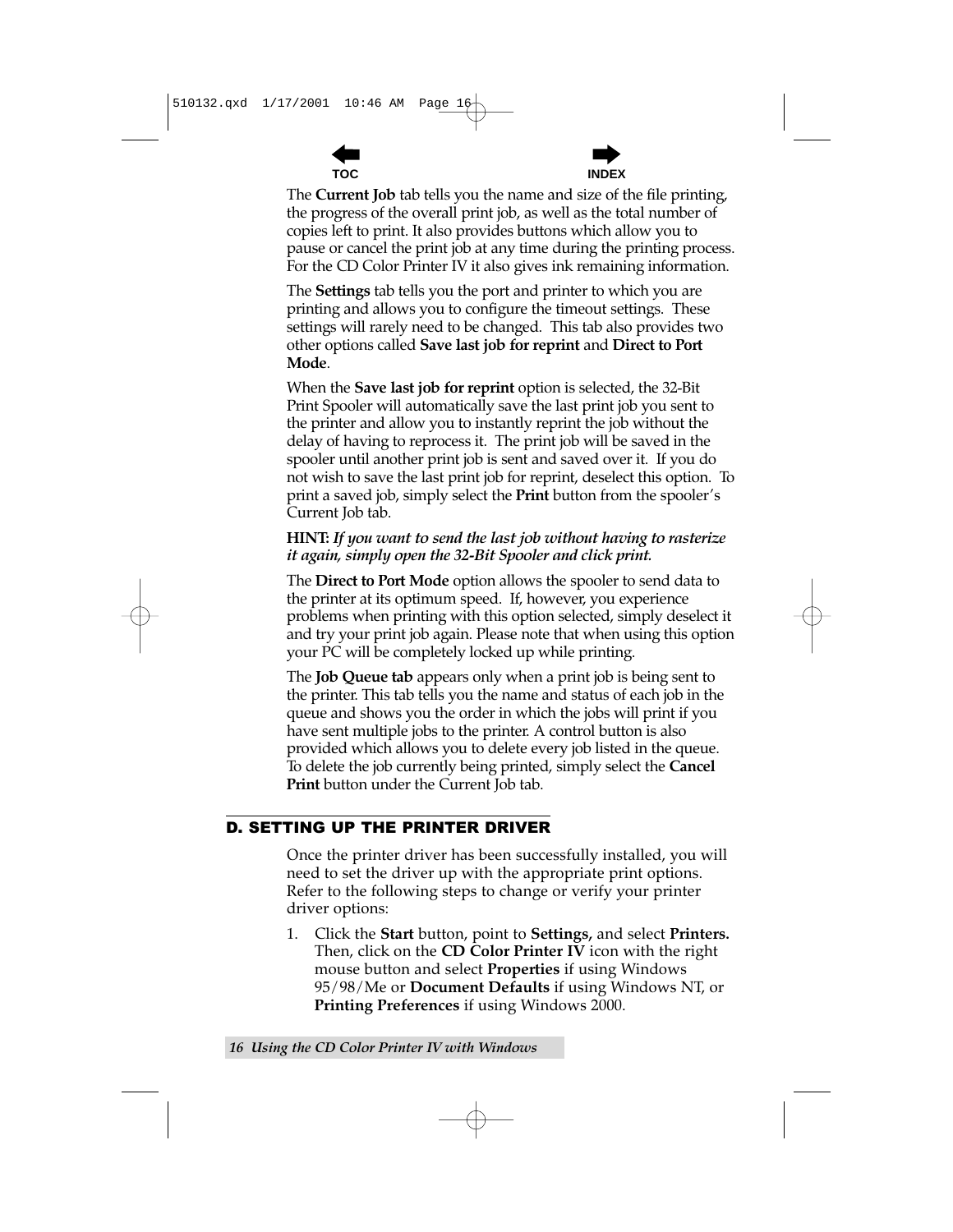

2. In Windows 95/98/Me, you will see several tabs from which printer settings can be changed including **Media**, **Device Options**, **Cartridge**, and **Calibrate**. In Windows NT, click on the **Advanced** tab of the Document Settings window. In Windows 2000/XP click on the **Advanced** button for more driver settings.



- *NOTE: Most applications allow you to change these same printer driver options from their "Print" and/or "Printer Setup" screens. This means that you don't have to go back to the main printer setup window each time you want to change a setting or option in the printer driver. These applications will usually give you the same choices and options, but in a slightly altered format.*
	- 3. In Windows 95/98/Me, you must click on one of the four tabs to see the printer setting options; each tab contains different printer settings. In Windows 2000 the Layout and Paper/Quality tabs appear; the Advanced button contains more printer driver settings. Although each printer driver displays the print options in a slightly different format, the basic options are the same. Refer to the remainder of this section for a description of each printer driver option.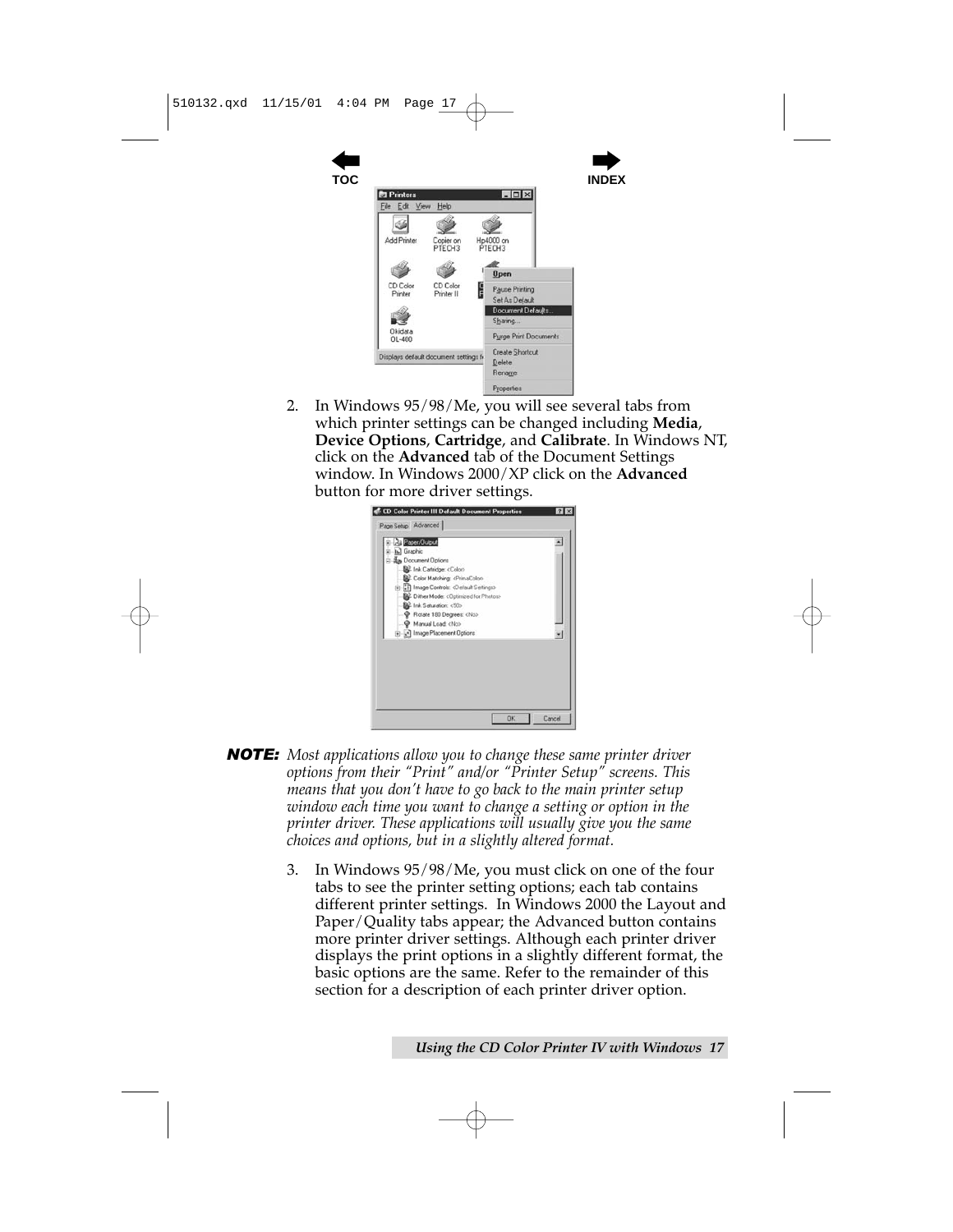



### <span id="page-25-0"></span>**Media**

The media option will be set to CD for printing onto printable surface CDs, DVDs, and cardboard template CDs. When sizing your images for printing, keep in mind that each type of CD media has the following maximum printable areas: CD 4.567" round (116mm). For a complete description of each type of print media and to see how each is installed, refer to Section 2.

### **Ink Cartridge**

Select either Color or Monochrome according to the type of ink cartridge you have installed.

### **Print Quality**

Select the appropriate print quality option for your image. Keep in mind that Fast 600 provides the lowest quality but fastest print, and that Super Photo provides the highest quality but slowest print. You may wish to experiment with these options to see which one is best for your particular CD media and print quality parameters.

### **Dither Mode**

Select this option to choose the appropriate dither mode for your image. Select Optimize for photos if printing a design primarily composed of photographic images. Select Optimize for graphics if mainly printing text, lines, and graphics.

### **Color Matching**

Click on the Color Matching down arrow and choose the color matching option that's right for you. Select None if you are more interested in print speed rather than color accuracy, if you have already color corrected your image for printing, or if you are using some other third party color matching software.

Select **Algebraic** if you would like the printer driver to make very simple color balance adjustments based on an RGB color model. This option gives you more natural looking images without actually utilizing any specific color matching software.

Select PrimaColor to enable color matching profiles written specifically for the CD Color Printer IV. The PrimaColor by Candela Color Management System automatically adjusts the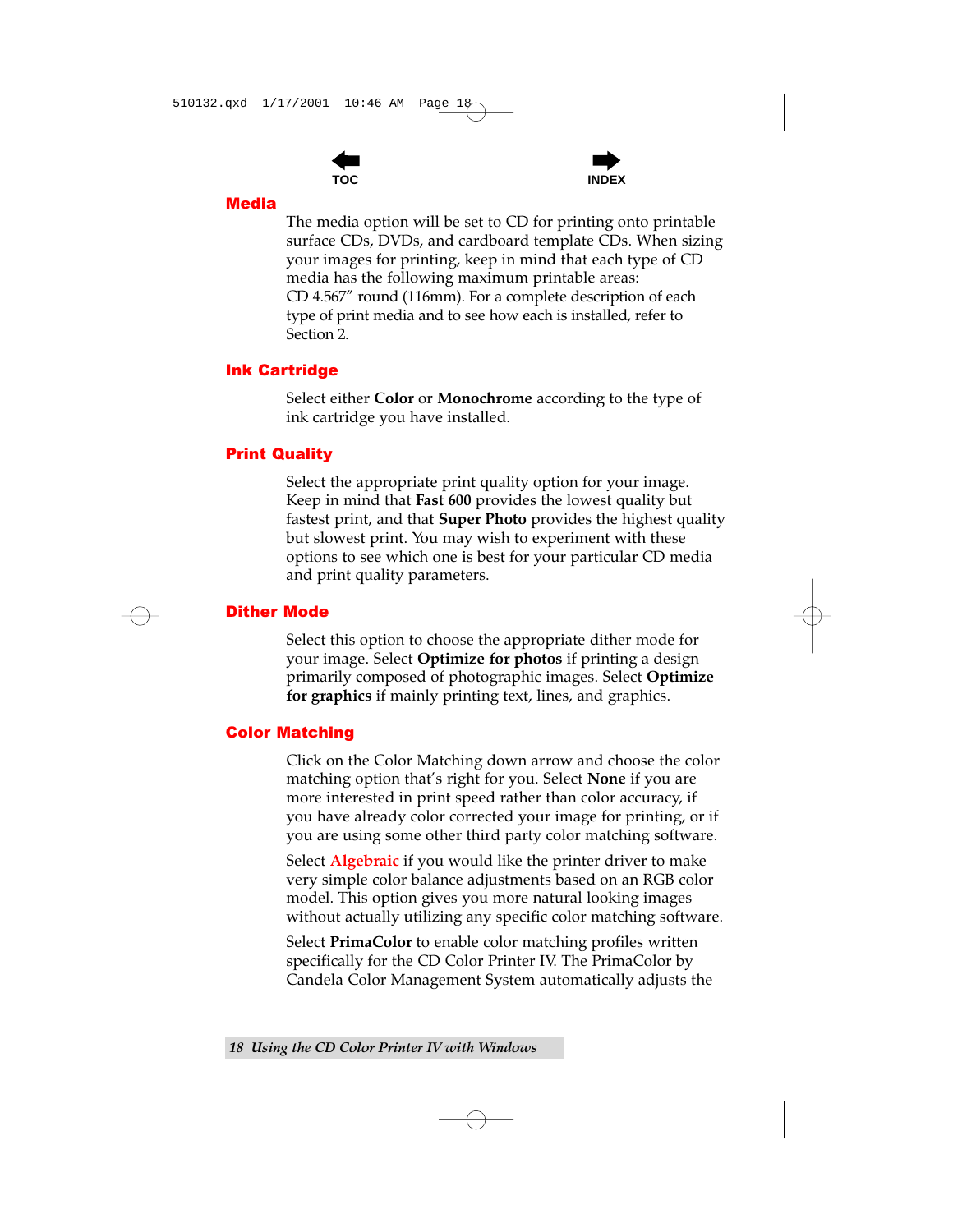



<span id="page-26-0"></span>color of your image according to preconfigured printer profiles and default system profiles. This results in a very precise color match compliant with ICC standards.

### **Ink Saturation**

This option controls the ink saturation of the printed image. When printing onto the printer manufacturer's TuffCoat CD media, this option can be left at its default setting of 50%. When printing onto other brands of printable CD media, you may need to adjust this control in order to optimize the ink saturation for the printable surface of your specific CD media. Click and drag on the slide's box, or click on the left and right arrows to change the ink saturation setting. Moving the slide's box to the left reduces the overall ink saturation, while moving it to the right increases it.

### **Manual Load**

Select this option when you are printing multiple copies of a single design or if using an auto-loader. If you do not select this option when printing multiple copies, the printer has no way of knowing whether or not you have loaded a blank CD and will print each of the selected number of copies onto the same CD. When this option is selected, you must press the  $\blacksquare$  = CD Tray button after each new CD blank is loaded. This will close the CD Tray and let the printer know that a fresh CD is installed and ready to be printed.

### **Write Direct to Port**

Select this option to provide faster print processing if printing from Windows 95/98/Me. When selected, this option allows the printer driver to bypass the Windows 95/98/Me print manager and to send all print data directly to the printer. This option devotes all of your system resources to the current print job, thereby increasing overall print speed. When the print job is finished, your system resources will again be devoted to the normal function of your on-screen applications.

Depending upon the brand of your computer, you may or may not wish to select this option when printing. For some computers, selecting this option will enhance the rasterizing and printing process. In this case, the Write Direct to Port option may be selected. For some computers, however, this option may not be supported and should not be selected.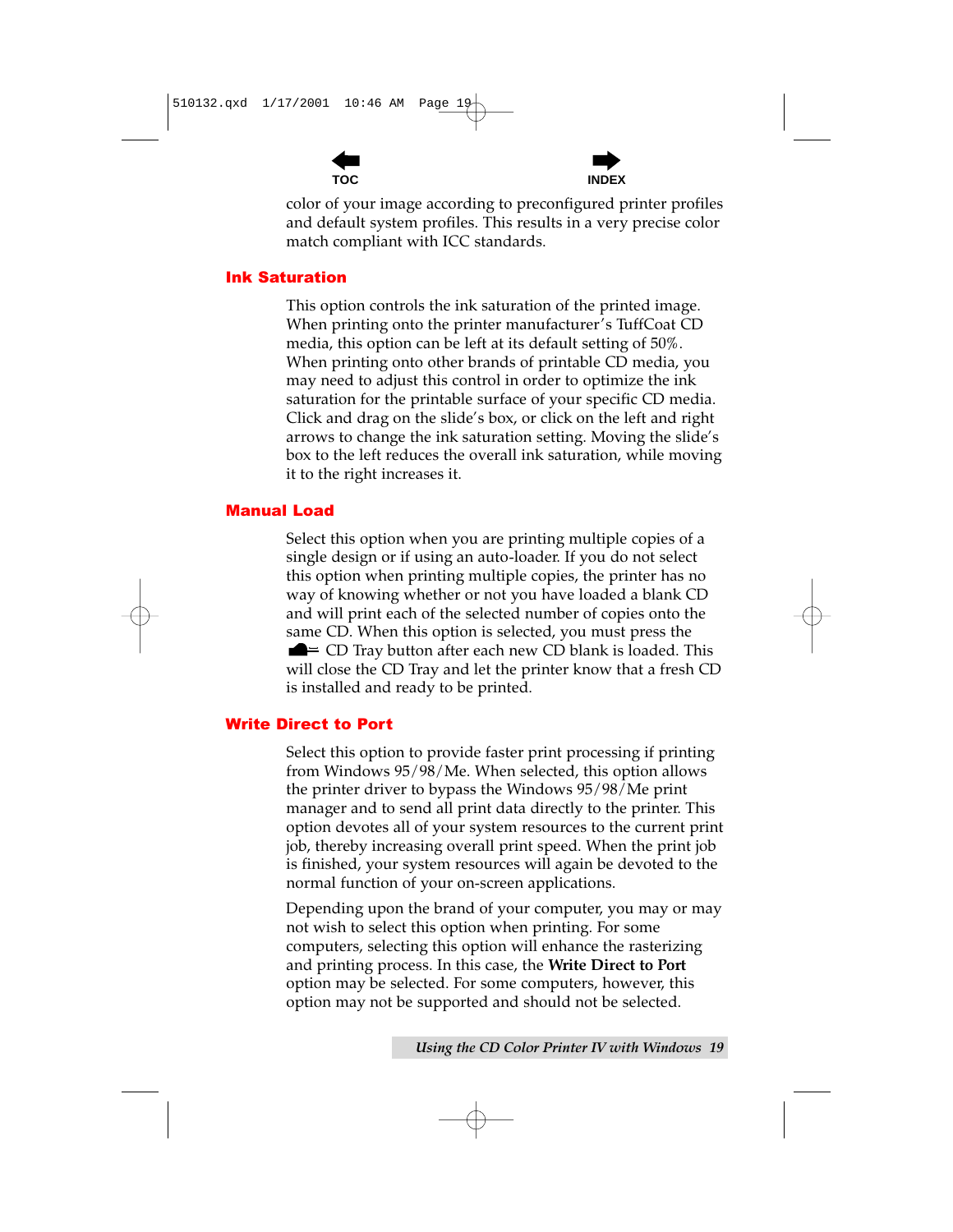



### <span id="page-27-0"></span>Use 32-Bit Spooler

Select this option for consistently faster print processing under Windows 95/98/Me. This option is only selectable if operating under Windows 95/98/Me and if the included 32-Bit Print Spooler software has been installed. When selected, this option allows the printer driver to send all print jobs to the 32-Bit Print Spooler rather than to the Windows system print spooler. See Part C of this section for complete details on the 32-Bit Print Spooler. This option and the 32-Bit Print Spooler software will not function in Windows 2000 or XP.

## **Cartridge**

Select this button to display the type of ink cartridge currently installed, its current ink levels, as well as options for cleaning and changing a cartridge. Note that the ink cartridge type installed and ink levels can only be reported when operating under Windows 95/98/Me and only if the 32-Bit Print Spooler has been installed.



Select the **Clean** button to send a simple test print pattern to the printer. Be sure to have a CD template installed. This test print pattern purges the ink cartridge nozzles and lets you know if any one of the Yellow, Magenta, or Cyan nozzles is clogged. If one of these colors does not appear on the test print, repeat the cleaning procedure. If nozzles still appear to be clogged, remove the cartridge and gently wipe the nozzle area sideways with a clean water-dampened cloth. If after several cleanings a color still does not appear on the test print, the cartridge may be damaged or empty and may need to be replaced.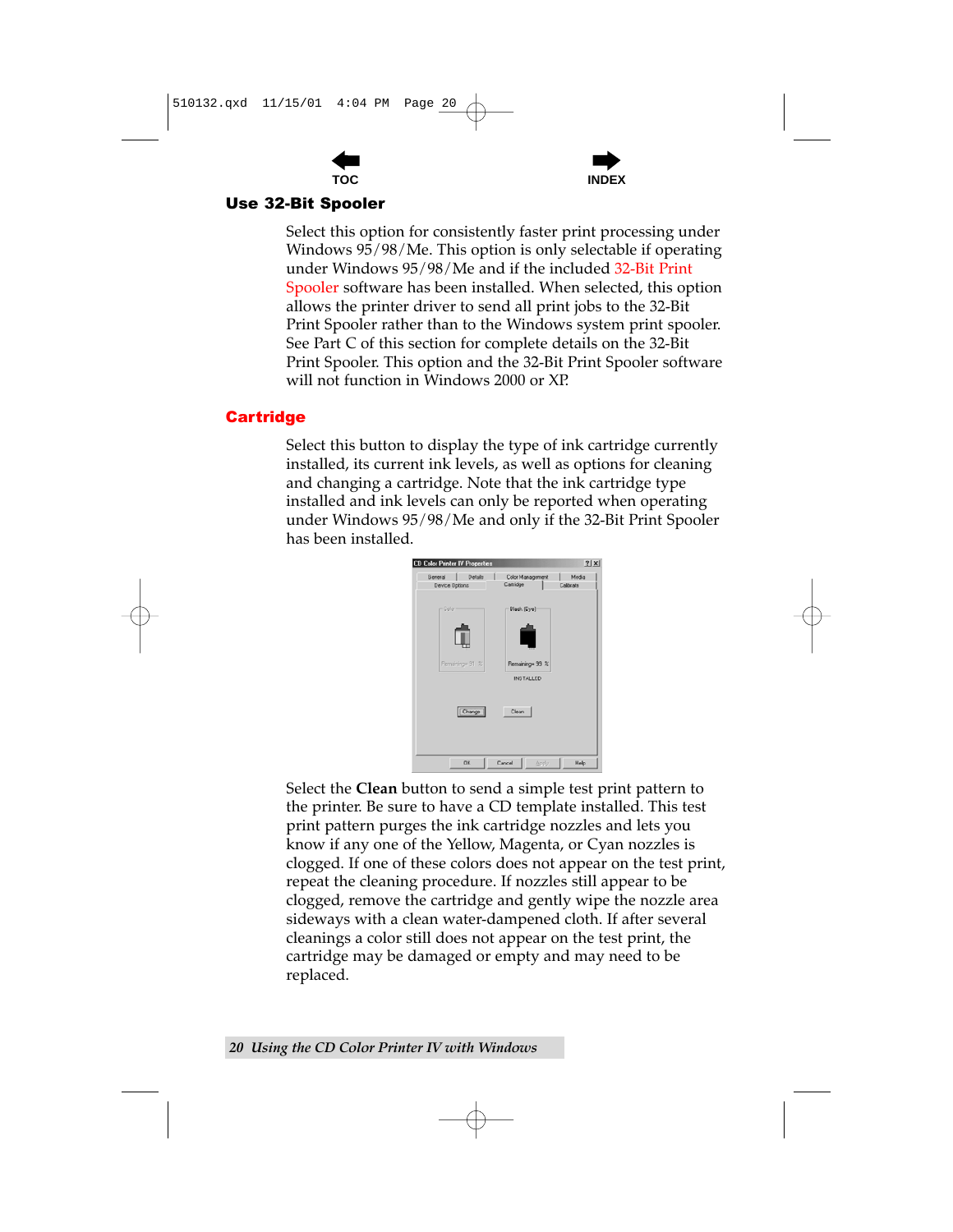



<span id="page-28-0"></span>Select the Change button to install a fresh, new ink cartridge or to switch back and forth between a previously used color cartridge and a previously used monochrome cartridge. After the cartridge has been replaced according to the instructions in Section 2-E, select either the New Cartridge Installed button or the Old Cartridge Installed button accordingly. These selections are necessary for the printer to accurately keep track of ink cartridge ink levels.

| <b>CD Color Printer IV Properties</b>                                                                                               |                       |                  | $?$ $\times$       |  |
|-------------------------------------------------------------------------------------------------------------------------------------|-----------------------|------------------|--------------------|--|
| Details<br>General<br>Device Options                                                                                                | Cartridge             | Color Management | Media<br>Calibrate |  |
|                                                                                                                                     |                       |                  | $\vert x \vert$    |  |
| Open the printer door and install the cartridge;<br>then, click below to indicate if a new or used<br>cartridge has been installed. |                       |                  |                    |  |
|                                                                                                                                     | New Cartridge         |                  |                    |  |
|                                                                                                                                     | <b>Used Cartridge</b> |                  |                    |  |
|                                                                                                                                     | Cancel                |                  |                    |  |
|                                                                                                                                     |                       |                  |                    |  |
| <b>OK</b>                                                                                                                           | Cancel                | Apply            | Help               |  |

## **Calibrate**

Select this button to display options for fine-tuning the position of your printed image and the size of a CD's non-printable center. The following gives a complete description of each of the Calibration options.

When facing the printer, the Vertical adjustment moves the printed image toward the back of the printer if a positive number is entered and toward the front of the printer if a negative number is entered. The **Horizontal** adjustment moves the printed image toward the left-hand side if a positive number is entered and toward the right-hand side if a negative number is entered. The Center Size adjustment enlarges the non-printable center if a positive number is entered and reduces its size if a negative number is entered. As a rule, an adjustment of 12 pixels is equivalent to approximately 1 millimeter. Once you have entered the optimum calibration values, you will most likely not need to change them again. The following diagram illustrates exactly how each of these adjustments affect the printed image.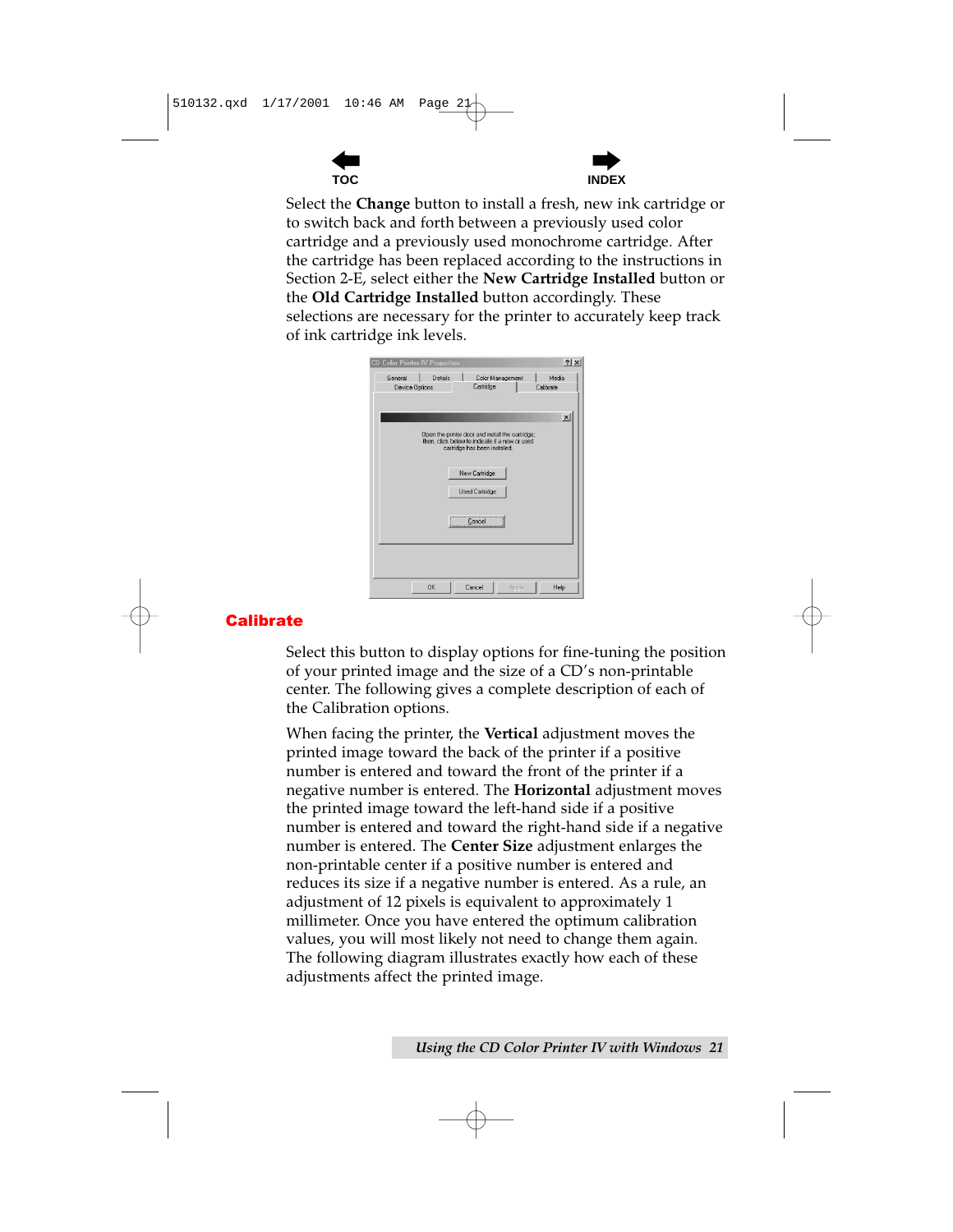





**HINT:** Notice the direction the Vertical and Horizontal adjustment arrows point within the Calibration window are representative of the direction the printed image moves on the CD.

**NOTE:** Your printer comes from the factory pre-calibrated to print the image in the center of the CD. You can use the **Centering Test Print** option if you need to fine-tune this location.

To do this, refer to the following steps:

- Verify that a CD is installed in the printer. Also, verify that 1. the printer is powered ON and that it is connected to your computer. (Do not use a cardboard CD template for best accuracy).
- 2. Click on the **Centering Test Print** button of the Image Placement box within the Calibration window. The printer will begin printing the calibration test print.



When the print is complete, rotate the CD  $180^\circ$  in the CD 3. Tray and repeat step 2 using the same CD.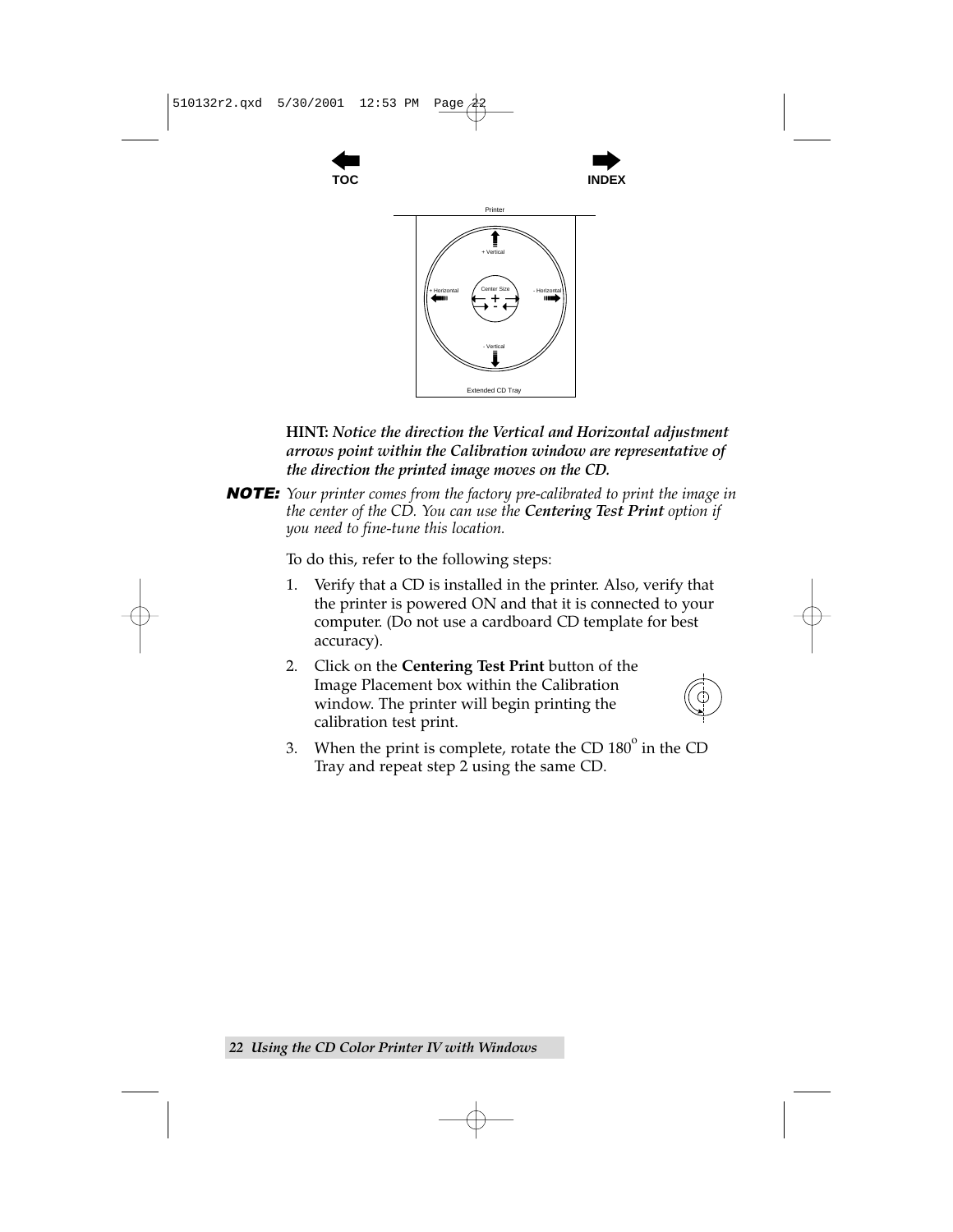



 $\overline{4}$ . When the second run of the print is compete, you should have a test print that looks like the following:



- 5. Along the Vertical axis of the printed CD template, find the number whose lines touch. For example, in the above illustration, the number would be 0. Enter that number into the Vertical box of the Calibration window. Repeat this same step for the Horizontal axis. In the above illustration this number would be 0.
- Select the OK button. The numbers you entered will be 6. sent and stored inside the printer's memory. Your images should now reflect any changes you made. Note that the numbers always are shown as 0,0 initially and these values sent are added to or subracted from the currently stored offsets.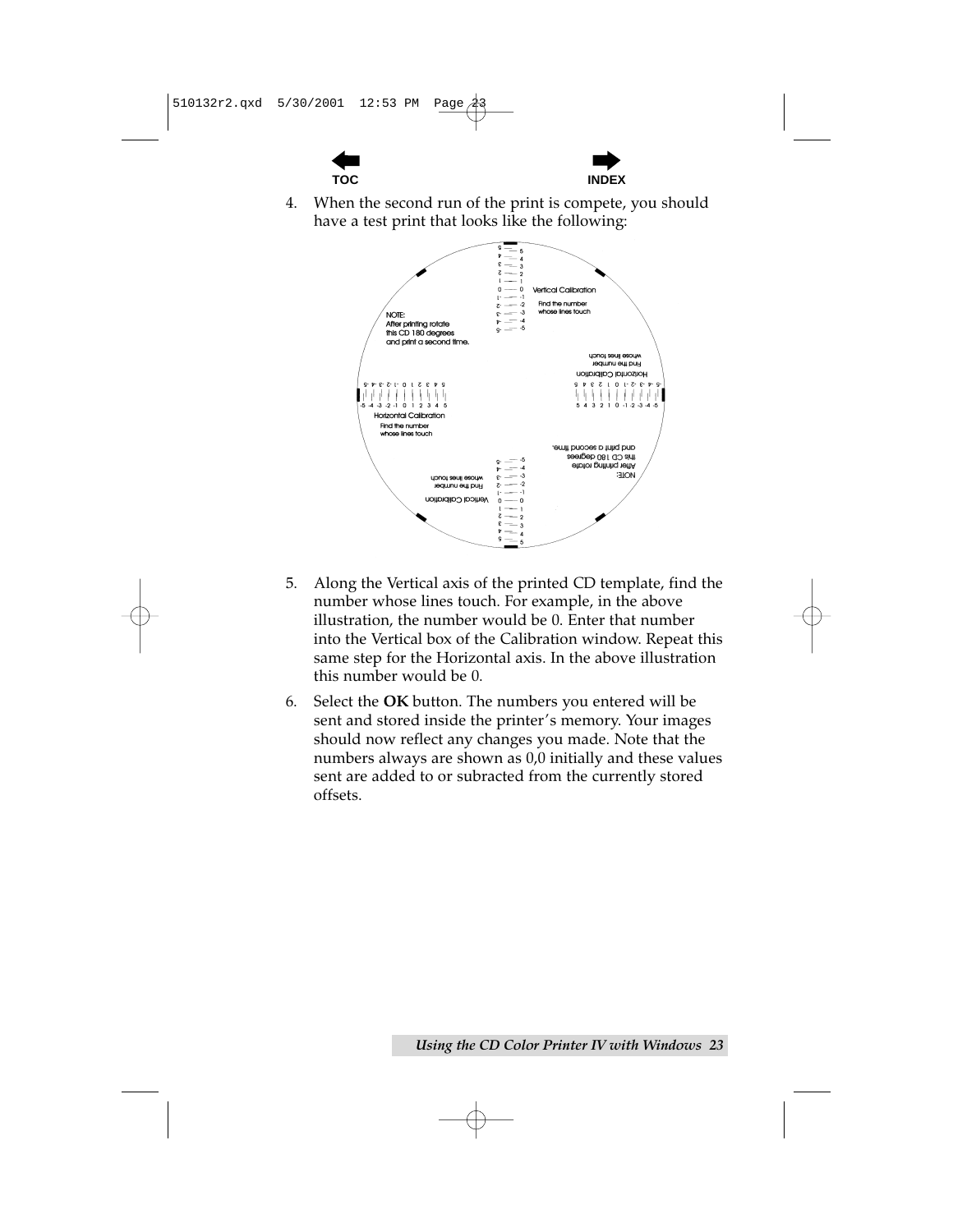

### <span id="page-31-0"></span>**E. PRINTING A CD**

Now that you have hooked up the printer, loaded the print supplies, and installed the printer driver, you are ready to print your first CD. Follow these steps to print your first image:

- Go to your favorite graphics application program. Or, install 1. and open the Windows CD creation software included with your printer.
- 2. Open or create the image file you wish to print. If using a program other than the included Windows CD creation software, you will need to create a custom page or canvas size in your program according to the type of label you intend to create. The following tips will help you do this:
	- If creating a label for a  $CD$ , set your page size to 4.567" x 4.567" (116 x 116mm). Although your image will appear square on screen, the printer driver will automatically crop your image to the round shape of a CD for printing. The driver will also automatically crop out the center 1.6" (41mm) of your image to accommodate a CD's non-printable center hub. If you would like to better visualize where the round outside edge and the round non-printable center of a CD will fall in relation to your image, simply draw one circle with a 4.567"  $(116mm)$  diameter and another with a  $1.6''$   $(41mm)$ diameter. Then, center both circles within your active page or canvas area. These circles will serve as a guide while designing your image. Be sure to delete these circles before printing.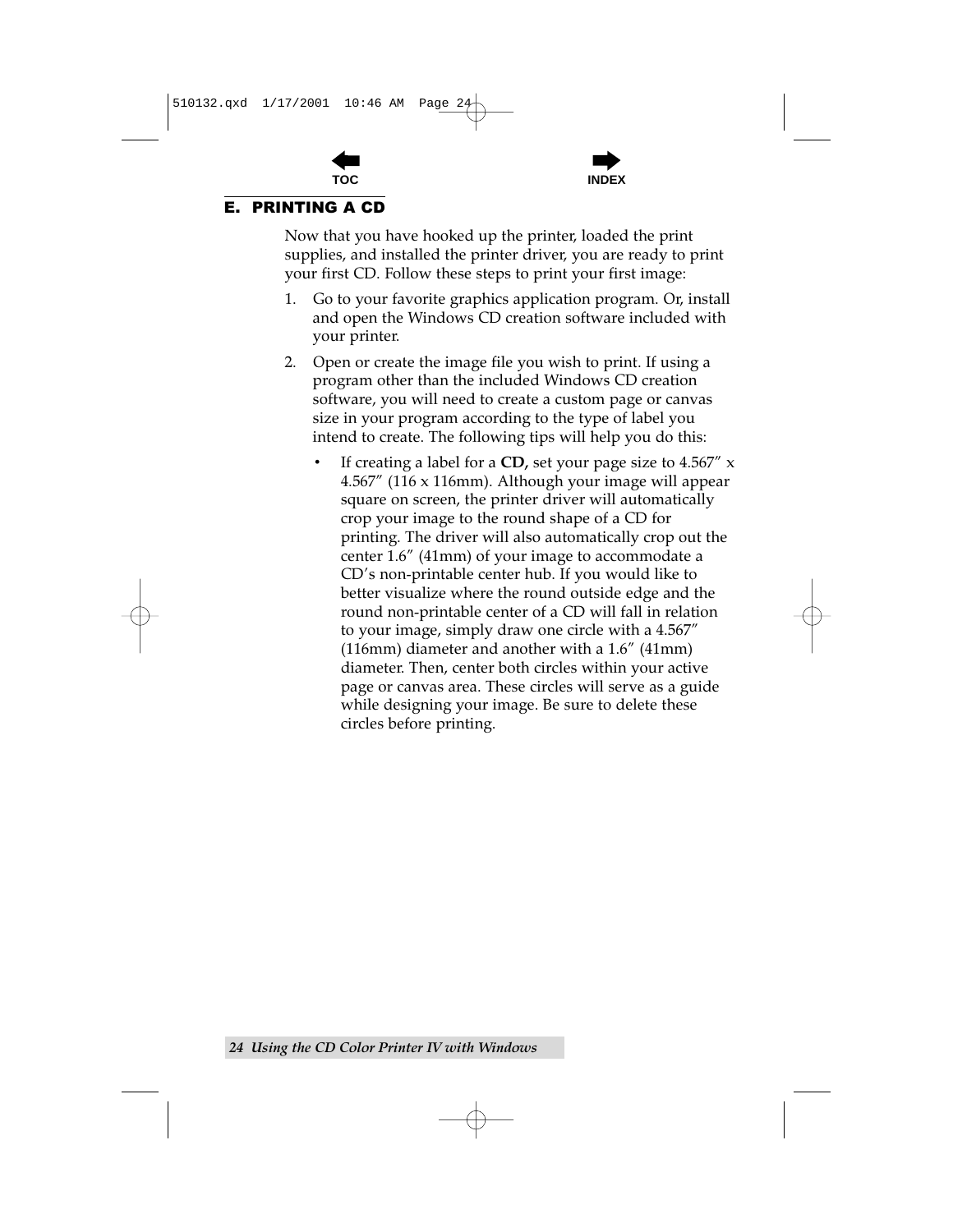



- 3. Once you have created your image and are ready to print, select Print Setup (or the equivalent) from the program's File menu to verify that the printer driver settings are correct for your image. Be sure the proper Ink Cartridge options is selected according to the supplies you have installed in the printer. Once the driver is set, select Print from the program's File menu.
- The printer driver will then begin to process the image. 4. Depending upon the size of the image and the processing speed of your computer, processing time can take from several seconds to a few minutes.
- 5. Once processing is complete, the printer will begin to print. Print time will vary depending on whether you are printing with a color or monochrome cartridge and on which Print Quality setting you selected. When printing is complete, the CD Tray will automatically open and remain fully extended until the next print job is received.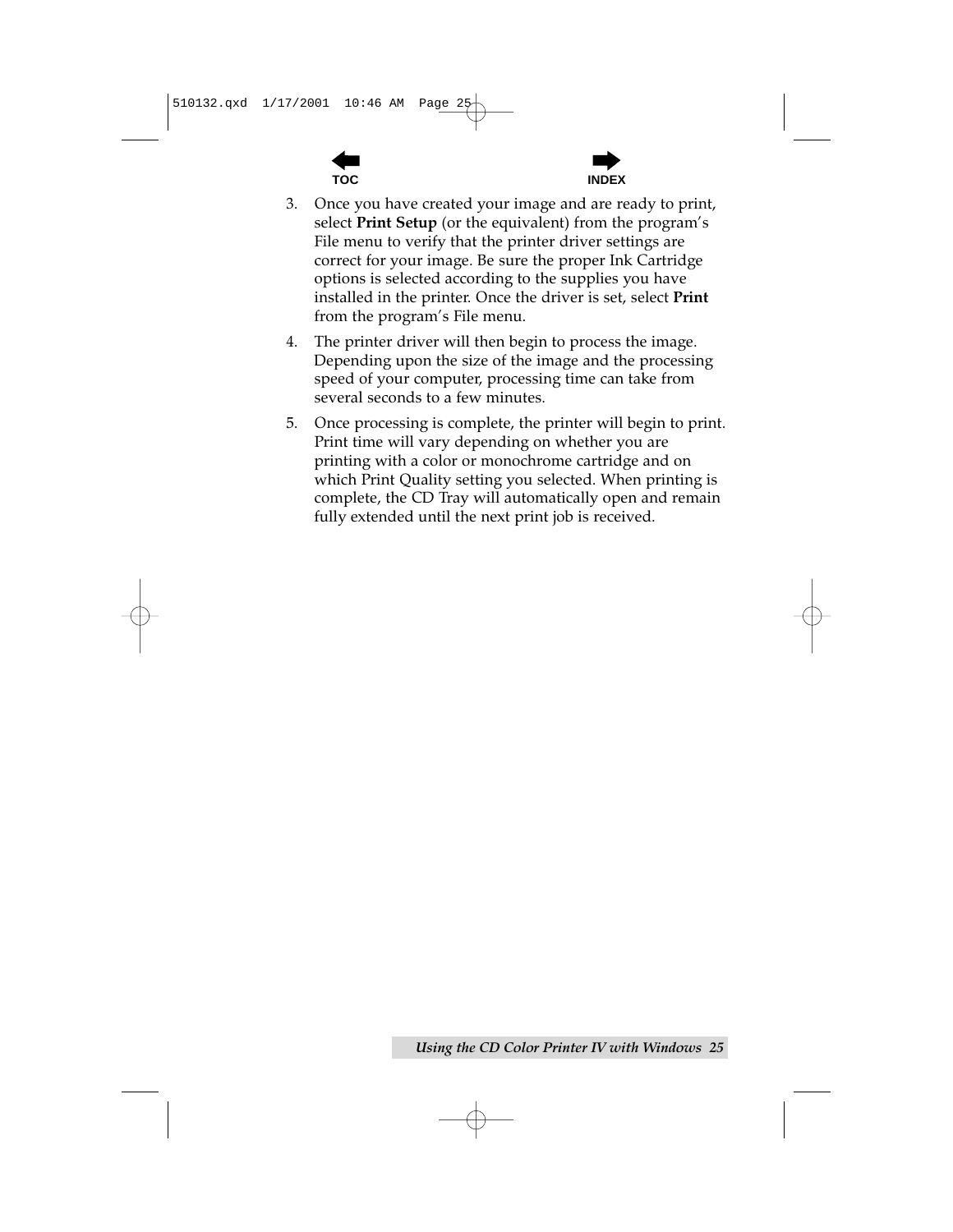



## <span id="page-33-0"></span>Section 4: Interpreting the Printer's **Indicator Lights**

The Power and Busy LED indicator lights located on the top of the printer can tell you a lot about what is happening inside the printer. To accurately interpret what it means when these lights are on, off, or flashing, please refer to the following:



|  | Power Light © Busy Light Printer |  |
|--|----------------------------------|--|
|  |                                  |  |

| on solid                                                | off              | Is ready to receive a print job.                                                                                                                                                                                                                                                                             |
|---------------------------------------------------------|------------------|--------------------------------------------------------------------------------------------------------------------------------------------------------------------------------------------------------------------------------------------------------------------------------------------------------------|
| on solid                                                | on solid         | Is processing and printing an image.                                                                                                                                                                                                                                                                         |
| on solid<br>blinking slowly                             |                  | Has received a print job and is<br>waiting for you to load CD media<br>or has a print media jam.                                                                                                                                                                                                             |
|                                                         |                  | If media loading is required, simply<br>load media into the CD Tray<br>according to Section 2-C and press<br>the $\blacksquare$ = CD Tray button to resume<br>printing. If print media is jammed,<br>clear the media from the printer and<br>turn the printer OFF and ON to reset<br>for the next print job. |
| both lights are blinking<br>alternately with each other |                  | Waiting for a cartridge to be installed<br>and the Ink Cartridge button to be<br>pressed.                                                                                                                                                                                                                    |
|                                                         |                  | See Section 2-B or 2-E for more<br>information on changing or replacing<br>ink cartridges.                                                                                                                                                                                                                   |
| on solid                                                | flashing rapidly | The tray or the carrier has stalled.<br>Turn the unit OFF and ON again. You<br>may need to clear an obstruction such<br>as a jammed disc.                                                                                                                                                                    |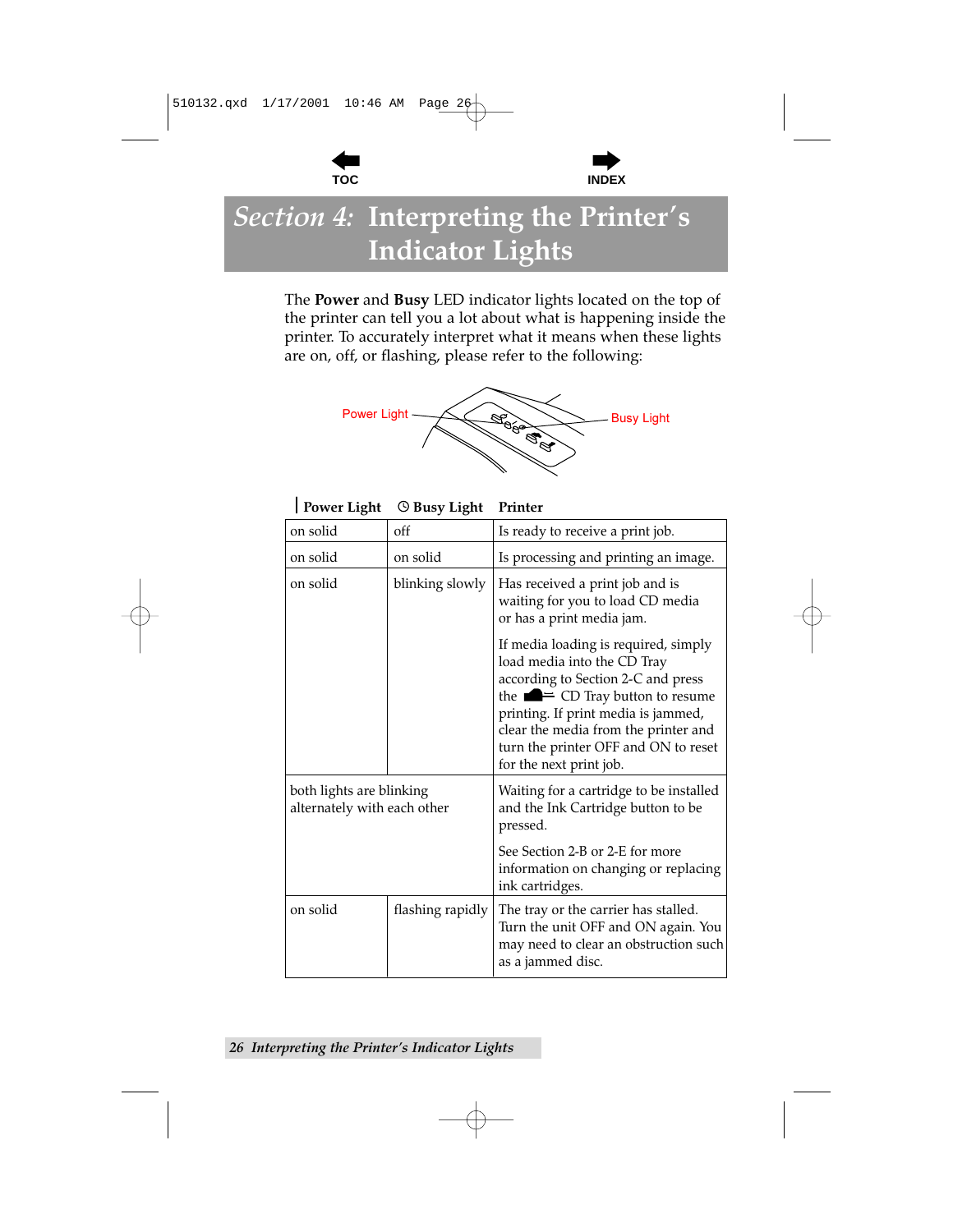

 $\ddot{\phantom{a}}$ 



| <b>Power Light</b>                                                                  | <b>O Busy Light</b> | Printer                                                                                                                                                                                                                                                                                                                                                                                                                                                                            |
|-------------------------------------------------------------------------------------|---------------------|------------------------------------------------------------------------------------------------------------------------------------------------------------------------------------------------------------------------------------------------------------------------------------------------------------------------------------------------------------------------------------------------------------------------------------------------------------------------------------|
| flashing<br>rapidly                                                                 | on solid            | Has either the wrong cartridge<br>or no cartridge installed. Make sure<br>the proper ink cartridge is installed:<br>Turn the printer OFF, cancel the job<br>from the computer, turn the printer<br>ON, and try again after installing<br>proper cartridge.                                                                                                                                                                                                                         |
| Both lights are flashing at the<br>same time rapidly and the<br>printer has paused. |                     | Ink Low Warning. You can either<br>replace the cartridge now (see Section<br>2-B or 2-E) or you can press the CD<br>Tray button to continue printing.<br>Note: If you do replace the cartridge<br>now then the ink levels will be<br>cleared. (It assumes you replaced<br>with a fresh cartridge.) If you instead<br>press the CD Tray button to<br>continue then the ink levels will not<br>be cleared and you will not be<br>warned again until a new cartridge<br>is installed. |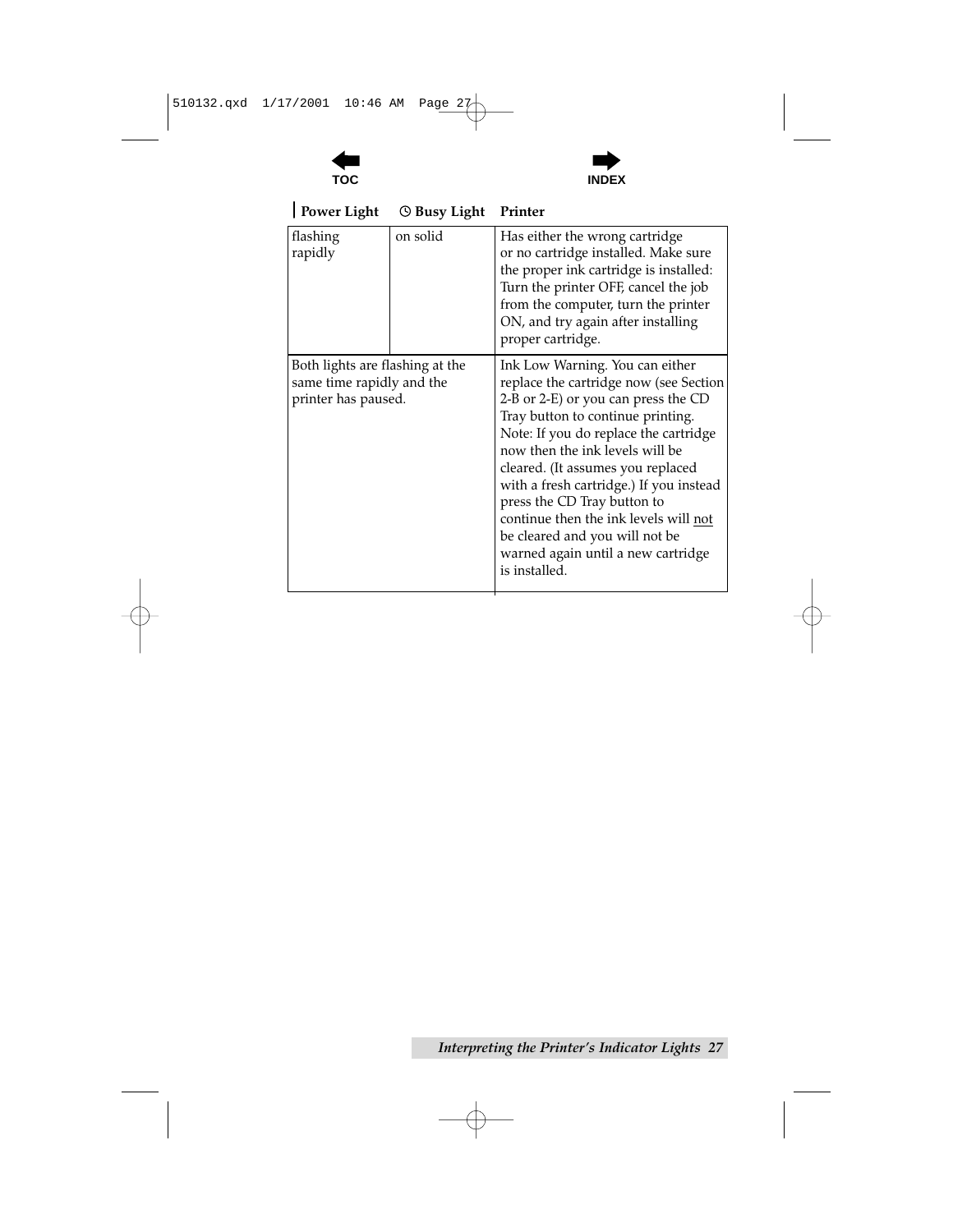



## <span id="page-35-0"></span>**Section 5: Maintaining the Printer**

The CD Color Printer IV is designed to require very little maintenance. Nevertheless, there are a few procedures you can perform on a regular basis or as needed to ensure your printer's best performance.

## A. CLEANING THE INK CARTRIDGE NOZZLES

It may be necessary to clean the ink cartridge nozzles if the printer does not seem to be laying down ink evenly or if you suspect an ink cartridge nozzle has become slightly dried out or clogged. Refer to the cleaning procedure explained within the **Cartridge** button description of Section 3-D to clean the cartridge nozzles.

## **B. CLEANING THE CD TRAY AND PRINTER CASING**

If ink gets on the printer's CD Tray, it may stain if left on the tray too long. To avoid this, simply wipe off any ink from the CD Tray as soon as you notice it. Use a lint-free cloth *slightly* moistened with water to wipe off the CD Tray. If necessary, use these same items to wipe off the outside casing of the printer. Always disconnect your printer's power cord before **cleaning.** Resume printer operation only after the printer is completely dry.

## **C. CLEARING A CD MEDIA JAM**

If CD Media becomes jammed inside the printer, first press the  $\blacksquare$  = CD Tray button to try and eject the media. If this does not work, turn the printer power OFF and gently try to clear or remove the CD media manually.

## **D. TECHNICAL SUPPORT**

If you have difficulty operating your CD Color Printer IV, the procedures in this manual should, in most cases, solve the problem. If you still have difficulty, contact the technical support number listed on the insert included in the supply pack.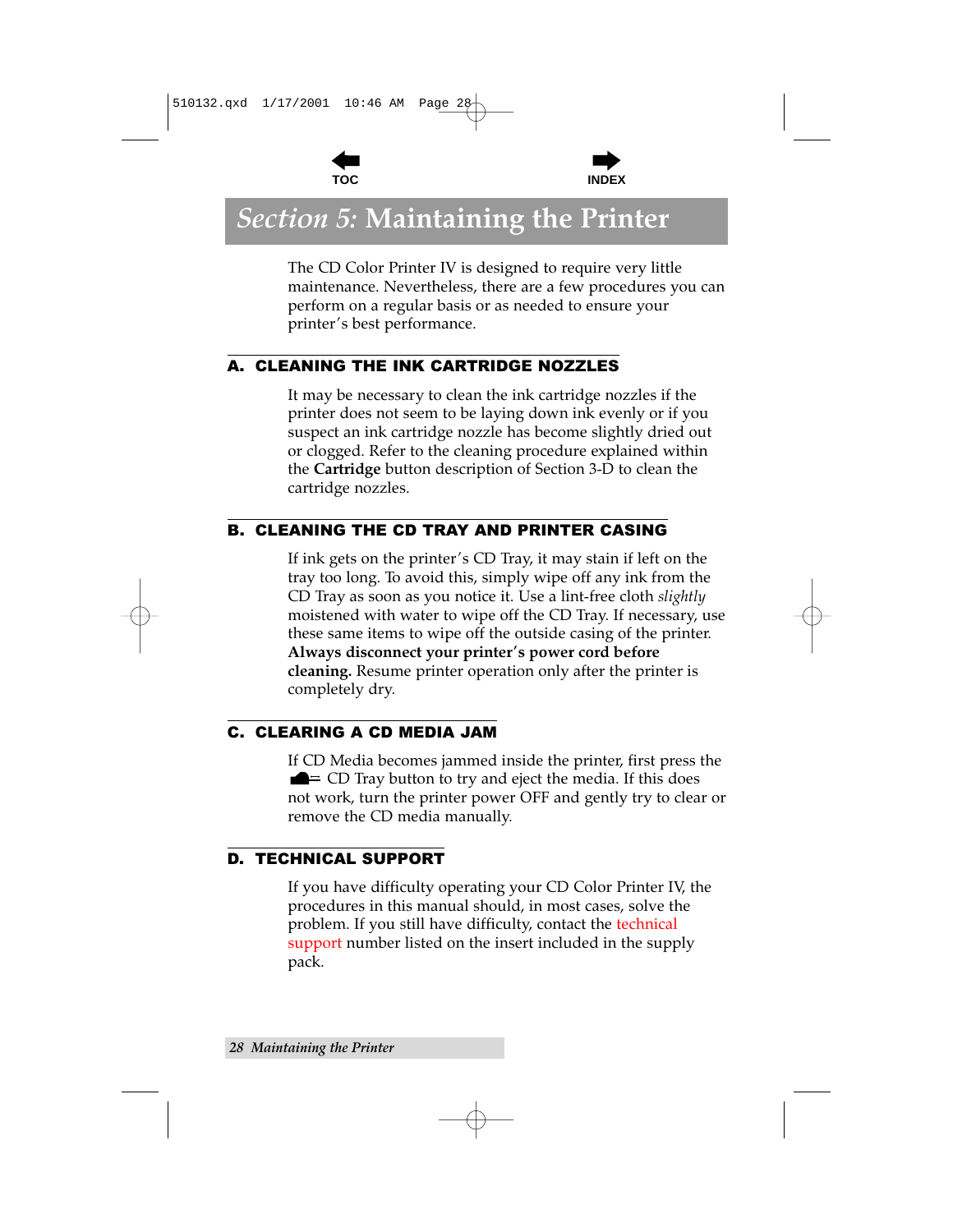



## <span id="page-36-0"></span>*Section 6:* **Technical Specifications**

| Model:                              | CD Color Printer IV                                                                                         |
|-------------------------------------|-------------------------------------------------------------------------------------------------------------|
| <b>Print Method:</b>                | Ink-Jet                                                                                                     |
| <b>Printing Resolution:</b>         | 1200 x 1200 dpi, 600 x 600 dpi, or 600 x 300 dpi, driver<br>selectable.                                     |
| <b>Print Speed:</b>                 | Depends upon percentage of coverage and print mode<br>selected.                                             |
|                                     | About 216 seconds for 100% full-color coverage, SuperPhoto.                                                 |
|                                     | About 134 seconds for 100% full-color coverage,<br>Presentation 1200.                                       |
|                                     | About 106 seconds for 100%, full-color coverage, Best 600                                                   |
|                                     | About 68 seconds for 100% full-color coverage, Normal 600<br>(default).                                     |
|                                     | About 27 seconds for 100% full-color coverage, Fast 600.                                                    |
|                                     | About 6 seconds for 15% black monochrome coverage,<br>Fast 600.                                             |
| Colors:                             | 16.7 million or black monochrome                                                                            |
| Ink Types:                          | 3-Color $(C, M, Y)$ and black monochrome $(K)$                                                              |
| <b>Media Types:</b>                 | Printable-surface CD-R, CD-RW, CD-ROM; DVD,<br>DVD-ROM, DVD-R, DVD-RAM                                      |
| <b>Printer Driver:</b>              | Windows 95/98/Me and Windows 2000/XP                                                                        |
| Data Interfaces:                    | Centronics-type parallel                                                                                    |
| Recommended System<br>Requirements: | Pentium®-class computer or greater, 16MB RAM, 100MB<br>free hard drive space                                |
| <b>Control Interface:</b>           | TTL level signals for busy printing, tray open/close, etc.;<br>available on rear-panel 6-pin DIN connector. |
| <b>Maximum Print Width:</b>         | 4.724" (120 mm)                                                                                             |
| <b>Electrical Ratings:</b>          | 30 VDC 0.5A                                                                                                 |
| <b>Adapter Types:</b>               | Three voltages: 100 VAC, 120-127 VAC, 220-240 VAC                                                           |
| Certifications:                     | UL, UL-C, CE, FCC Class B                                                                                   |
| Dimensions:                         | $7.5$ "H x 10.5"W x 10.5"D (190mmH x 266mmW x 266mmD)                                                       |
| Weight:                             | $8.5$ lbs $(3.9 \text{ kg})$                                                                                |
| Temperature:                        |                                                                                                             |
| Operating:                          | 50°F to 109.4°F (10°C to 43°C)                                                                              |
| Storage:                            | -4°F to 140°F (-20°C to 60°C)                                                                               |
| Humidity:                           |                                                                                                             |
| Operating:                          | 20% to 80% (RH non-condensation)                                                                            |
| Storage:                            | 5% to 80% (RH non-condensation)                                                                             |
| Warranty:                           | One Year                                                                                                    |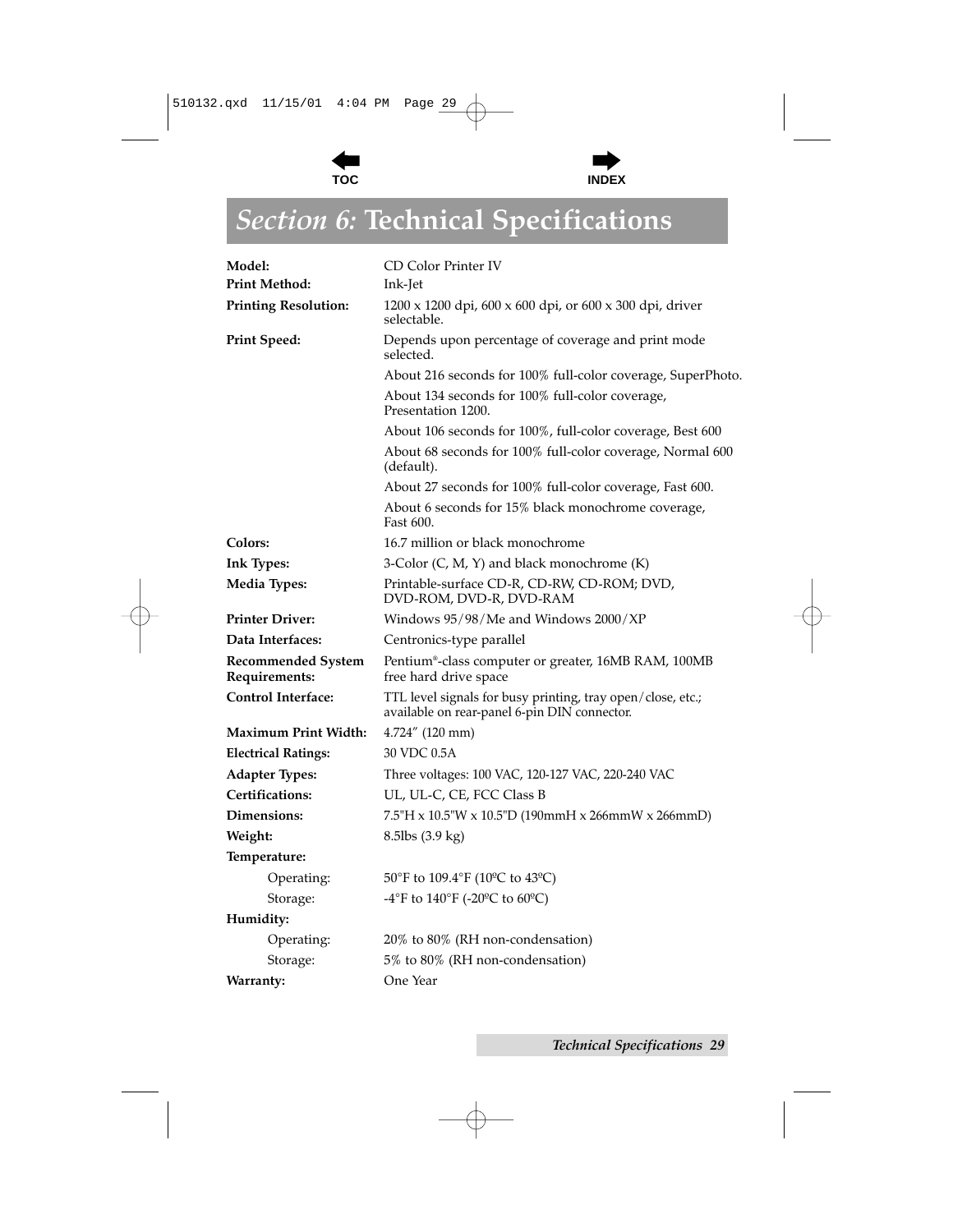



## <span id="page-37-0"></span>Appendix A: Interfacing Information

## **A. INTRODUCTION**

The CD Color Printer IV is equipped with a standard 8-bit centronics-type parallel interface port. This communication port is the means through which the printer receives data from your computer. Contact technical support if you need more information on the parallel port specifications.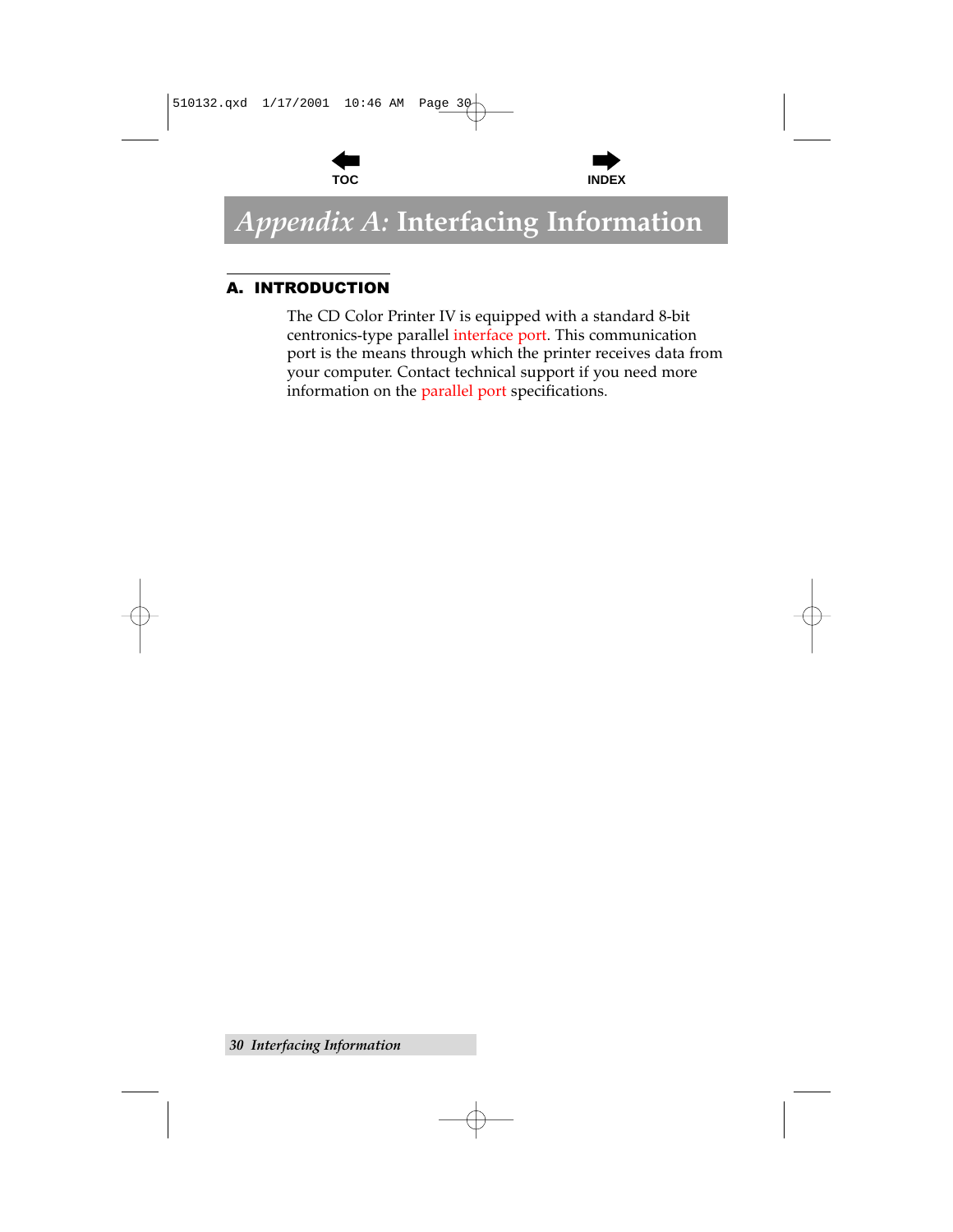



## <span id="page-38-0"></span>**B. 6-PIN MINICIRCULAR AUXILIARY INTERFACE**

The 6-pin minicircular auxiliary interface is used for connecting the printer with auxiliary equipment such as a CD transporter/ auto-loader.

Pin assignments are as follows:



Uses 5v logic @ 5mA

| <b>Pin Number</b> | <b>Signal Description</b>                                                            |
|-------------------|--------------------------------------------------------------------------------------|
| 1                 | Busy - Output is high when the printer is busy<br>or moving the CD Tray.             |
| 2                 | Tray Out - Output is high when the CD Tray<br>is fully ejected.                      |
| 3                 | Tray In - Output is high when the CD Tray is<br>fully inserted.                      |
| 4                 | CD In - Output is high when the CD Tray is in<br>and a CD is present.                |
| 5                 | Ground.                                                                              |
| 6                 | Tray In/Out - A low input moves the CD Tray<br>in if it is out, and out if it is in. |

## TABLE A-1: Auxiliary Interface Pin Assignments

**NOTE:** Pins 1-4 are low if the printer is plugged in but the power has been turned off using the printer's Power Button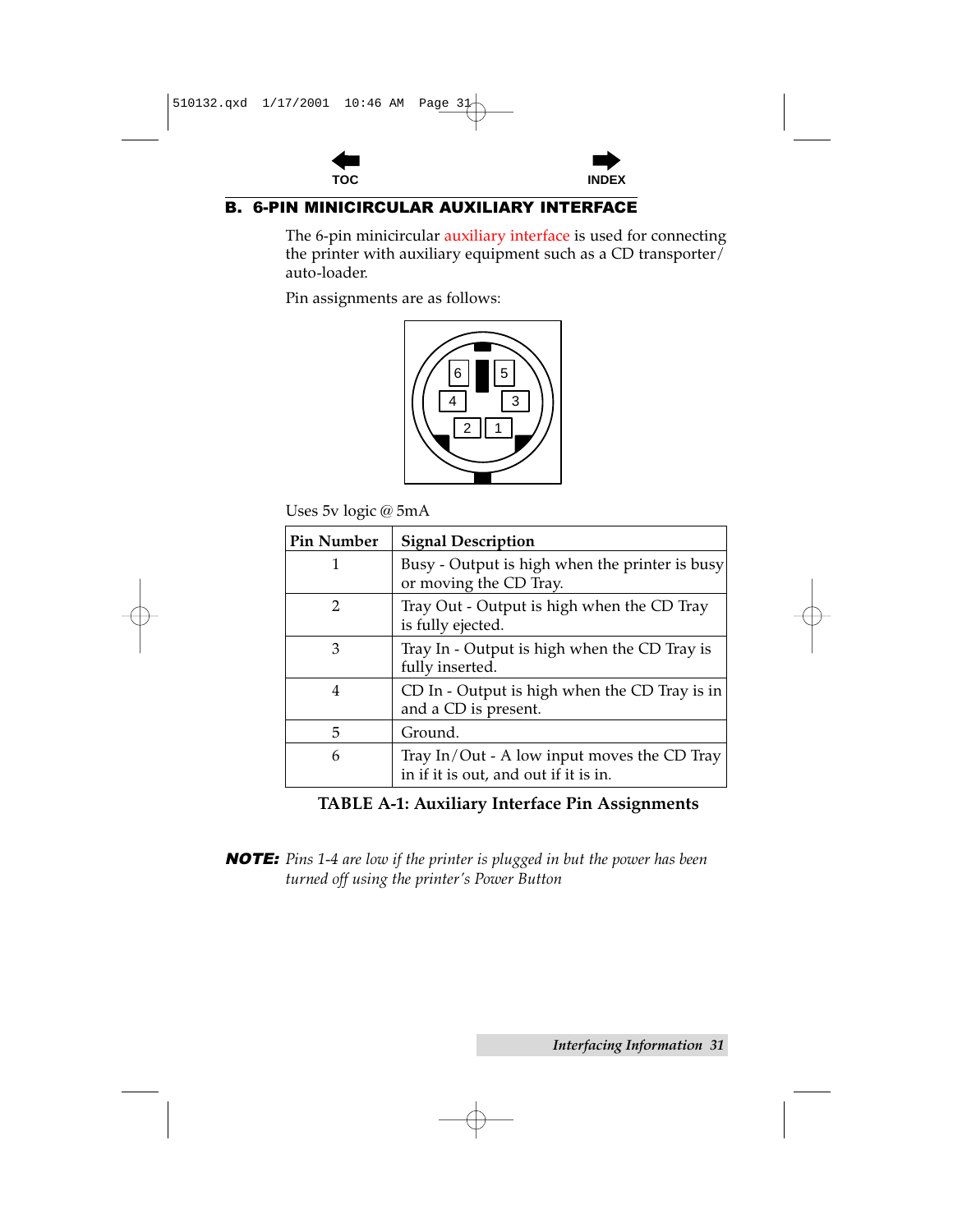

## <span id="page-39-0"></span>Index